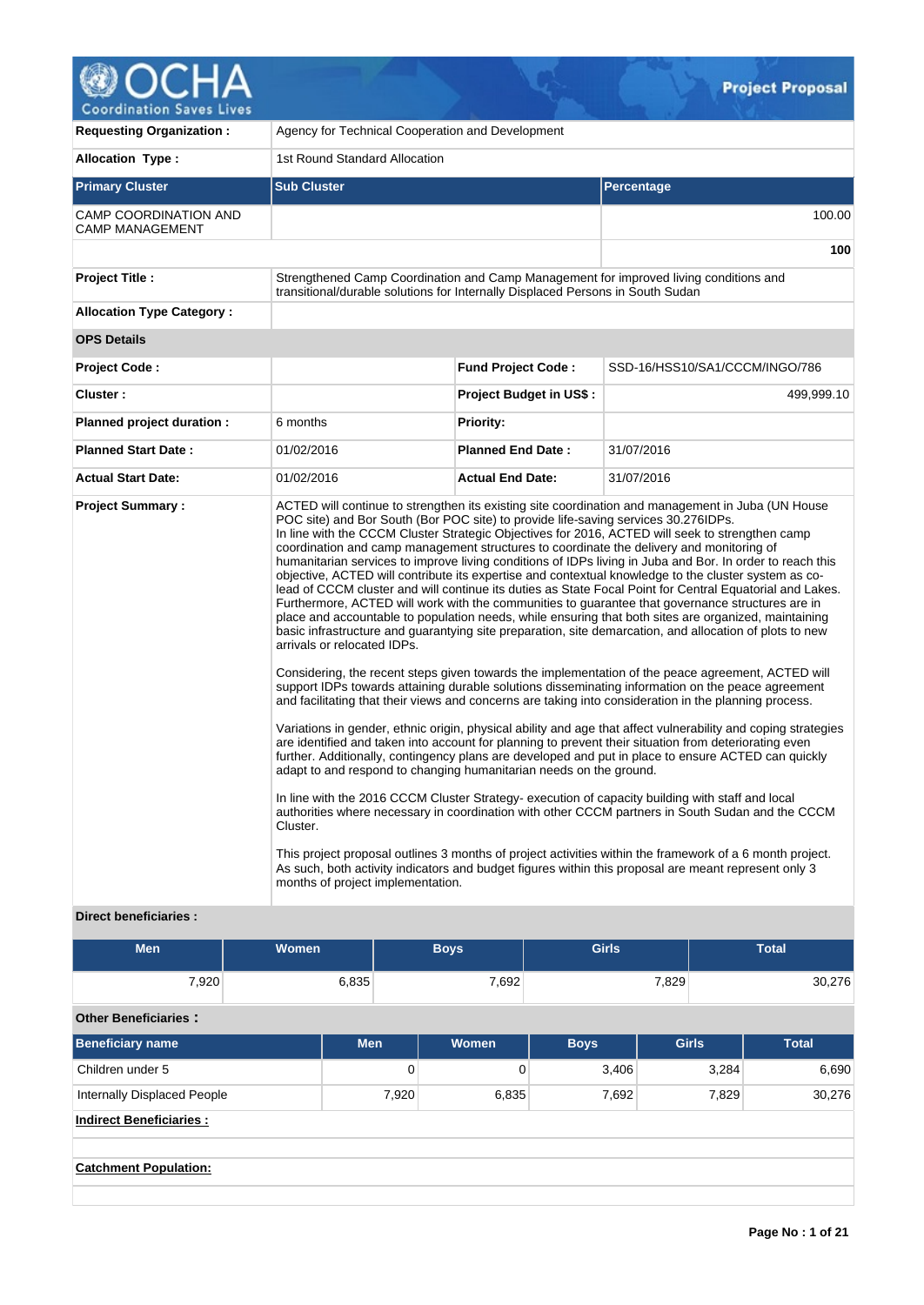#### **Link with allocation strategy :**

The proposed project will contribute to the Fund's overarching strategic objectives of saving lives and alleviating suffering through multisectoral assistance and protecting the rights of the most vulnerable, and improving self-reliance and coping capacities by protecting, restoring and promoting livelihoods. The project aims to improve living conditions of displaced persons.

The proposed project will directly contribute to the Cluster's Specific Objectives for 2016:

SO1 Strengthen camp coordination and camp management structures to coordinate the delivery and monitoring of humanitarian services to improve living conditions of IDPs living in large settlements

SO 2 Support IDPs towards attaining their transitional or durable solutions

ACTED will continue and strengthen its existing site coordination and management in Juba (UN House POC site) and Bor South (Bor POC site). Specific activities include:

• Camp management and care & maintenance Juba PoC

• Camp management and depopulation Bor PoC

#### **Sub-Grants to Implementing Partners :**

| Partner Name ˈ | <b>Partner Type</b> | <b>Budget in US\$</b> |
|----------------|---------------------|-----------------------|
|                |                     |                       |

**Other funding secured for the same project (to date) :**

| <b>Other Funding Source</b> | <b>Other Funding Amount</b> |
|-----------------------------|-----------------------------|
| <b>OFDA</b>                 | 330,326.66                  |
|                             | 330,326.66                  |

### **Organization focal point :**

| <b>Name</b>              | <b>Title</b>                          | Email                       | Phone                |
|--------------------------|---------------------------------------|-----------------------------|----------------------|
|                          |                                       |                             |                      |
| <b>Clement Rouguette</b> | <b>Country Director</b>               | clement.rouguette@acted.org | 211 0959 100 146     |
| Maria Lopez              | Senior Project<br>Development Manager | maria.lopez@acted.org       | 211 0955 814 832     |
| Lorene Tamain            | <b>Grants Manager</b>                 | lorene.tamain@acted.org     | 33 (0) 1 42 65 33 33 |
| <b>Whitney Mills</b>     | <b>SPDO</b>                           | whitney.mills@acted.org     | 211 0959100173       |

#### **BACKGROUND**

#### **1. Humanitarian context analysis**

Despite the signing of the Agreement on the Resolution of the Conflict in the Republic of South Sudan on the 17th of August 2015, South Sudan has continued experiencing violence derived of fighting among armed groups and inter-communal violence related to cattle raiding. As per the 30th of November 2015 (OCHA), 1.660.141 people are still internally displaced (IDPs). This includes over 200.000 people who have sought protection and assistance in UNMISS Protection of Civilians (PoC sites); while 300.000 IDPs are living in spontaneous settlements; 80.000 in collective centers and more than a million in host communities.

Nonetheless, the appointment of the Chair of the Joint Monitoring and Evaluation Commission (JMEC) in November 2015, the drafting of a detailed timetable, which calls for formation of the transitional government of national unity on 22 January 2016, and the arrival of all parties to the conflict foresees an optimistic scenario towards the final implementation of the peace agreement.

In Juba, the POC sites in UNMISS base – (UN House) are currently comprised of 2 sites: POC 1, with a population of 7.435 distributed in the POC1 and the POC 1 Ext 2, and POC 3 with a population of 20.552 individuals. Having being displaced by almost 25 months, tensions in the sites are getting exacerbated by power struggles between the IDP leadership and space pressure of new arrivals. ACTED information desks have reported 9.000 unregistered new arrivals since the last biometric registration. Though 2015 rainy season was relatively dry not causing major floods in the sites, the initial cases of the cholera outbreak registered in UN House reveals the importance of maintaining healthy living conditions within the sites and a functioning drainage system. Furthermore, in November 2015, UNMISS proposed the relocation of IDPS residing in POC1 Ex 2 to the inner perimeter road of POC3. Some initial assessments and preliminary discussions among the humanitarian actors working in the POC raised strong concerns about this process, including implications on safety of residents in the relocation site, minimum Sphere and shelter standards, and impact on community dynamics, as POC1 Ex2 houses key Camp Management Committee Members as well as Community Working Group (CWG) members.

There are currently 2,289 IDPs inside the UNMISS POC site in Bor town. Residents regularly are exposed to intimidation and harassment from armed forces and Bor town residents. The IDP population fears to go outside of the PoC, and tensions within the IDP population have also been noted centered on the community leadership structure. Nevertheless, community is an important aspect of IDPs' livelihoods, and 77% of those surveyed reported an awareness of community meetings. There is a social and cultural acceptance of inequality /discrimination against women/girls that precedes their arrival in the settlements. Women often have to provide for their families when men are off fighting or unable to move freely due to insecurity. This includes buying food or collecting water /firewood in areas where SGBV is rampant. One of the main goals of the CCCM Cluster is to phase out Camp Management and depopulate Bor POC by the end of June 2016. Between 30th October and 5th November 2015, REACH conducted an intentions survey to understand where IDPs came from, where they would go if they were able to leave, and what push and pull factors inform their decisions. Some of the findings, showed that though 76% identified security as the main reason for remaining in the POC site, only 52% IDPs reported being aware of the peace agreement and the status of security in the area where they want to return

#### **2. Needs assessment**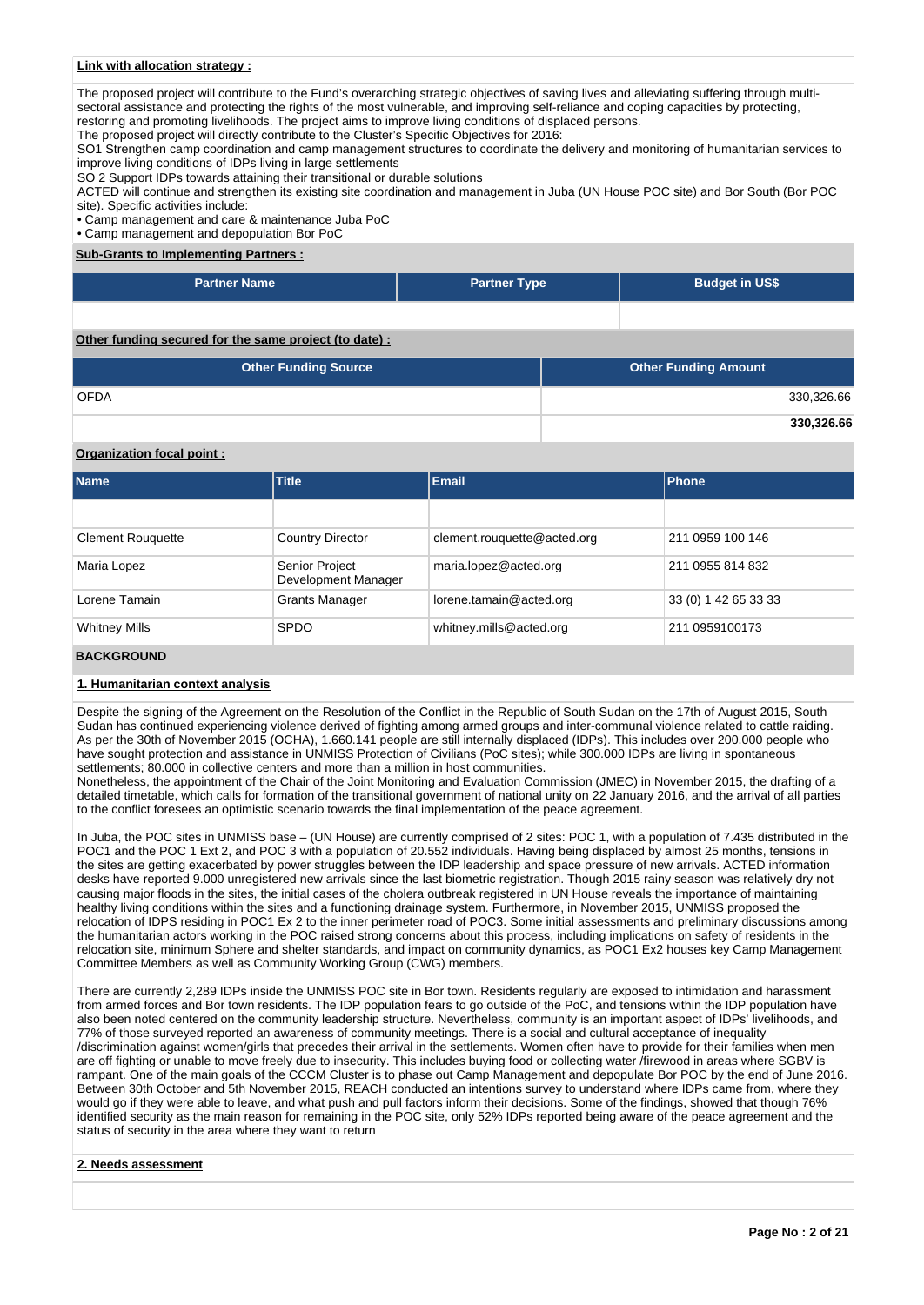### **3. Description Of Beneficiaries**

Beneficiary Structure within the Target Locations- 27.987 people are residing in the POCs in UN House in Juba, with 26% (7.279) of the population being males between the ages of 18-59 years old. Females between the ages of 18-59 years old comprise 21% (6088) of the population. This age group has lost their livelihoods and will be the primary beneficiaries of community outreach and infrastructure maintenance. 51% (7162 boy and 7152 girls) of the population is between 0-17 years of age and need the stimulation of community mobilization events and proper infrastructure to grow up with dignity. 1% (151 men and 155 women) of the population is over 60 years of age and needs assistance in accessing live-saving camp services. 2.289people are residing within the Bor PoC. 20% (464) of the population are males and 24% (565) of the population are females between the ages of 18-59 years old. 23% (527) of the population are boys between 0- 17 years old, and 29% (675) are girls between 0-17 years old. 2% (24 men and 26 women) of the population is over the age of 60 years old.

Housebound, vulnerable women, older persons, and people with disabilities Many of those residing within the PoCs have suffered injuries, devastating abuse, and may be unable to easily access services within the camps. ACTED will ensure inclusion of age/sex disaggregated data in site population figures, and women's, older persons' and people with disabilities' involvement. When asked what major obstacles to services IDPs confront in access to services, 66% reported they were too busy and 55% said that they had no one to look after their children. To highlight gender integration, in Juba, site management has made a concerted effort to reach out to women to be involved more actively within camp governance and to make sure the camp committees are fully representative of the IDP community. In Bor, the team works closely with the women's committee and ensures that women are represented and considered at all community meetings. ACTED has developed a recommended policy that encourages all partners to provide work opportunities to women and people with disabilities. Working with partners to identify creative work and community engagement opportunities for minority groups will be a priority for project implementation.

### **4. Grant Request Justification**

Registered and licensed in South Sudan since 2007, ACTED, a French NGO (operating under the French law Association loi 1901), is camp manager for 2 IDP sites UN House and Bor, and 1 IDP settlement in Mingkaman facilitating and coordinating humanitarian response to all IDPs. In addition to being CCCM cluster co-lead, ACTED is also the current State Focal Point for CES and Lakes state. Our Camp Coordination and Camp Management Teams have over 5 years of experience within the context of South Sudan in addition to building on various experiences within camp settings in Jordan, Iraq, Nepal, and other locations.

A Complaint and Feedback Mechanism has been functional in UN House since December 2014 for IDPs to voice their concerns over services or other issues within the camp. In the latest assessment conducted in November, 58% of the interviewed population reported knowledge of a place to complain about living conditions in the POC, being mainly through ACTED or a location where ACTED personnel are based, block leaders officer or the community center. In Bor, a majority of the respondents 62% stated that they know where to report complaints about the living conditions in the PoC or ask for information, from those 214 people, 81% reported the ACTED Tukul as the place where to register complaints and issues. Most of the households state the Leaders' Tukul as the location at which to raise their problems or go to the block leader directly. Some of the households say they preferred discussing their issue with the block leader first as he is their referral person. ACTED's experience in implementing the CFM puts it in a good position to disseminate community messages and to improve IDP response. ACTED Information Officers regularly field, refer, and respond to complaints from internally displaced persons residing within the camps and are well placed to continue perfecting this mechanism during this project.

ACTED will continue supporting the strengthening of site<br>
Dased community committees to ensure that the management of sites is sustainable and locally owned. Further, ACTED will work towards ensuring that site based structures are representative of all persons (women, youth, the elderly, as well as people of different ethnicities and origins) and that decisions are adopted representing all sectors of the IDP population. In Juba, nearly 65% of respondents that participated in the ACTED AMEU survey conducted in November 2015, knew that community meetings take place between community members and the NGO community on a regular basis. 92% of respondents reported knowledge of who their block leader is and 76% were aware of their active participation in community.

As the camp manager, ACTED will promote community participation in all aspects related to living in collective accommodation, including shelter options, water and sanitation services, and security of settlement sites. In Bor, ACTED has noted the potential for the further development of leadership structures, as IDPs frequently refer complaints to community structures. For example, 47% of IDPs report crime to block leaders and 42% report crimes to community watch groups. 57% report water problems to block leaders, and 69% report need for plastic sheeting to block leaders. While leadership structures are in place, the CCCM Cluster has recommended that ACTED continue to strengthen these committees management capacity and ability to target sectorial issues such as education, health, nutrition, and other topics

ACTED's Camp Management Teams have experience in hosting special days such as World Water Day, International Women's Day, and Sports Day events to promote livelihoods and community building within the camp. Several forms of communication will continue to be used to communicate with IDPs including Boda Boda Talk Talk, community meetings, and information boards.

### **5. Complementarity**

### **LOGICAL FRAMEWORK**

#### **Overall project objective**

Strengthened Camp Coordination and Camp Management for improved living conditions and transitional/durable solutions for Internally Displaced Persons in South Sudan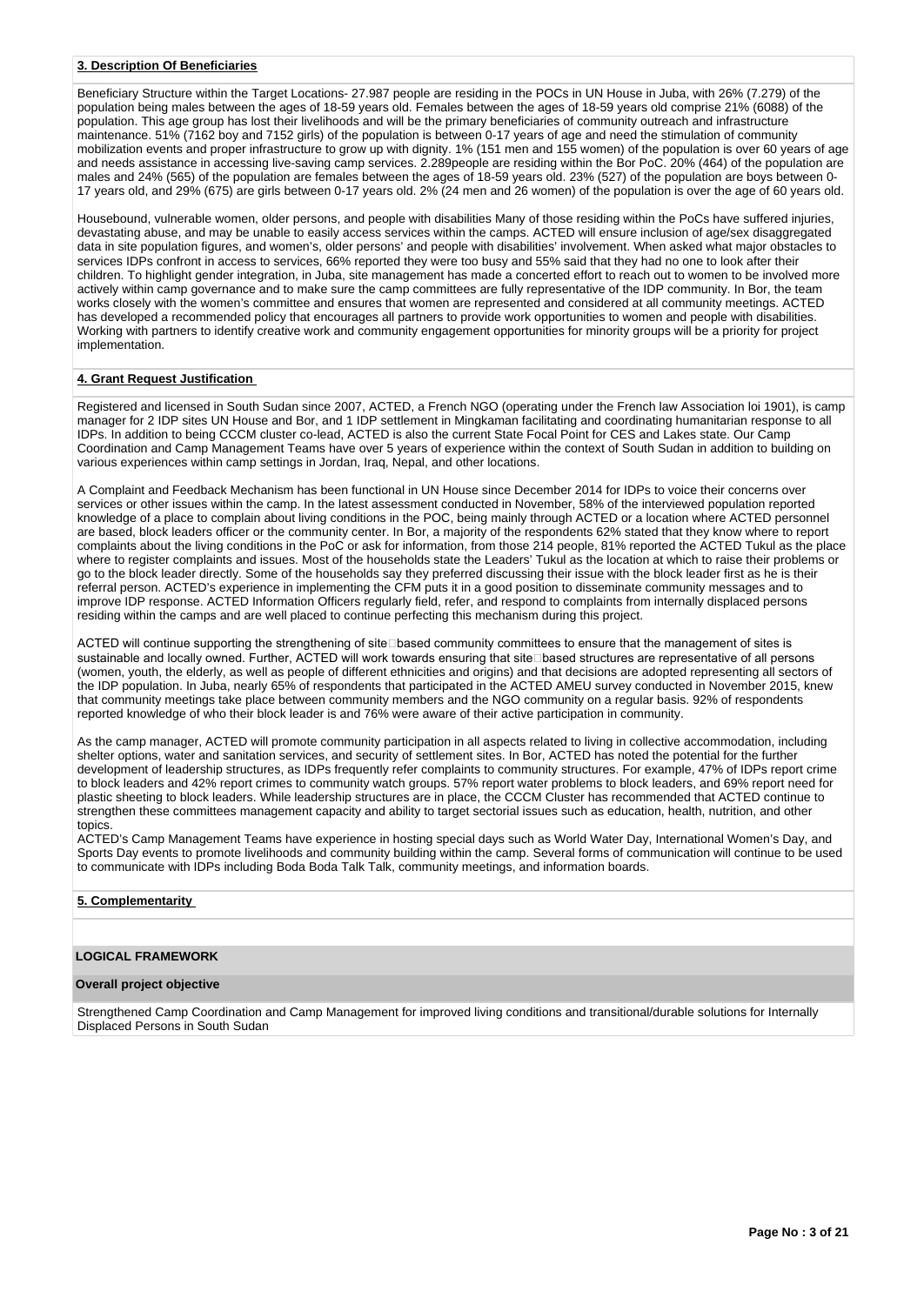| <b>CAMP COORDINATION AND CAMP MANAGEMENT</b>                                                                                                                                                                                                                                                                                                                                                                                                                                                                                                                                                                                                                                                                           |                                                                                                                                                                                   |                                                                                                                                                                                                                                                                                                                                                                                                                                                                                                                                                                                                                                                                                                               |                                                    |                                 |  |               |    |  |  |  |  |  |
|------------------------------------------------------------------------------------------------------------------------------------------------------------------------------------------------------------------------------------------------------------------------------------------------------------------------------------------------------------------------------------------------------------------------------------------------------------------------------------------------------------------------------------------------------------------------------------------------------------------------------------------------------------------------------------------------------------------------|-----------------------------------------------------------------------------------------------------------------------------------------------------------------------------------|---------------------------------------------------------------------------------------------------------------------------------------------------------------------------------------------------------------------------------------------------------------------------------------------------------------------------------------------------------------------------------------------------------------------------------------------------------------------------------------------------------------------------------------------------------------------------------------------------------------------------------------------------------------------------------------------------------------|----------------------------------------------------|---------------------------------|--|---------------|----|--|--|--|--|--|
|                                                                                                                                                                                                                                                                                                                                                                                                                                                                                                                                                                                                                                                                                                                        | <b>Cluster objectives</b>                                                                                                                                                         | <b>Strategic Response Plan (SRP) objectives</b>                                                                                                                                                                                                                                                                                                                                                                                                                                                                                                                                                                                                                                                               |                                                    | <b>Percentage of activities</b> |  |               |    |  |  |  |  |  |
| living in large settlements                                                                                                                                                                                                                                                                                                                                                                                                                                                                                                                                                                                                                                                                                            | CO1: Strengthen camp coordination and<br>camp management structures to coordinate<br>the delivery and monitoring of humanitarian<br>services to improve living conditions of IDPs | HRP 2016 SO1: Save lives and alleviate<br>suffering through safe access to services and<br>resources with dignity                                                                                                                                                                                                                                                                                                                                                                                                                                                                                                                                                                                             |                                                    |                                 |  |               |    |  |  |  |  |  |
| transitional or durable solutions                                                                                                                                                                                                                                                                                                                                                                                                                                                                                                                                                                                                                                                                                      | CO2: Support IDPs towards attaining                                                                                                                                               | HRP 2016 SO2: Ensure communities are<br>protected, capable and prepared to cope with<br>significant threats                                                                                                                                                                                                                                                                                                                                                                                                                                                                                                                                                                                                   |                                                    |                                 |  |               |    |  |  |  |  |  |
| <b>Contribution to Cluster/Sector Objectives :</b> CCCM services such as site management and care and maintenance of sites will facilitate<br>IDPs' access to life-saving services and protection. CCCM activities will ensure services are targeted and delivered in a timely manner to<br>mitigate further health, protection and WASH related risks. Supporting IDPs to attain their transitional/durable solutions through activities<br>including assisted returns and improved communication amongst communities and with humanitarians on topics such as areas of return,<br>security or how to access services, IDPs will be able to make informed decisions enabling them to respond to and cope with threats |                                                                                                                                                                                   |                                                                                                                                                                                                                                                                                                                                                                                                                                                                                                                                                                                                                                                                                                               |                                                    |                                 |  |               |    |  |  |  |  |  |
| <b>Outcome 1</b>                                                                                                                                                                                                                                                                                                                                                                                                                                                                                                                                                                                                                                                                                                       |                                                                                                                                                                                   |                                                                                                                                                                                                                                                                                                                                                                                                                                                                                                                                                                                                                                                                                                               |                                                    |                                 |  |               |    |  |  |  |  |  |
|                                                                                                                                                                                                                                                                                                                                                                                                                                                                                                                                                                                                                                                                                                                        |                                                                                                                                                                                   | CCCM response enhanced through the strengthening of coordination structures                                                                                                                                                                                                                                                                                                                                                                                                                                                                                                                                                                                                                                   |                                                    |                                 |  |               |    |  |  |  |  |  |
| Output 1.1                                                                                                                                                                                                                                                                                                                                                                                                                                                                                                                                                                                                                                                                                                             |                                                                                                                                                                                   |                                                                                                                                                                                                                                                                                                                                                                                                                                                                                                                                                                                                                                                                                                               |                                                    |                                 |  |               |    |  |  |  |  |  |
| <b>Description</b>                                                                                                                                                                                                                                                                                                                                                                                                                                                                                                                                                                                                                                                                                                     |                                                                                                                                                                                   |                                                                                                                                                                                                                                                                                                                                                                                                                                                                                                                                                                                                                                                                                                               |                                                    |                                 |  |               |    |  |  |  |  |  |
|                                                                                                                                                                                                                                                                                                                                                                                                                                                                                                                                                                                                                                                                                                                        | National and state level coordination mechanisms are maintained                                                                                                                   |                                                                                                                                                                                                                                                                                                                                                                                                                                                                                                                                                                                                                                                                                                               |                                                    |                                 |  |               |    |  |  |  |  |  |
| <b>Assumptions &amp; Risks</b>                                                                                                                                                                                                                                                                                                                                                                                                                                                                                                                                                                                                                                                                                         |                                                                                                                                                                                   |                                                                                                                                                                                                                                                                                                                                                                                                                                                                                                                                                                                                                                                                                                               |                                                    |                                 |  |               |    |  |  |  |  |  |
|                                                                                                                                                                                                                                                                                                                                                                                                                                                                                                                                                                                                                                                                                                                        | • Political situation does not hamper implementation<br>• Humanitarian partners continue to have access to the site                                                               | • Areas of implementation and targeted beneficiaries remain accessible to ACTED throughout the project's timeline.<br>. There is enough space and resources to safely achieve the SPHERE standards.                                                                                                                                                                                                                                                                                                                                                                                                                                                                                                           |                                                    |                                 |  |               |    |  |  |  |  |  |
| <b>Activities</b>                                                                                                                                                                                                                                                                                                                                                                                                                                                                                                                                                                                                                                                                                                      |                                                                                                                                                                                   |                                                                                                                                                                                                                                                                                                                                                                                                                                                                                                                                                                                                                                                                                                               |                                                    |                                 |  |               |    |  |  |  |  |  |
| Activity 1.1.1                                                                                                                                                                                                                                                                                                                                                                                                                                                                                                                                                                                                                                                                                                         |                                                                                                                                                                                   |                                                                                                                                                                                                                                                                                                                                                                                                                                                                                                                                                                                                                                                                                                               |                                                    |                                 |  |               |    |  |  |  |  |  |
| and monitoring and reporting.                                                                                                                                                                                                                                                                                                                                                                                                                                                                                                                                                                                                                                                                                          |                                                                                                                                                                                   | Participating in the CCCM Cluster as co-coordination agency- As NGO Co-Coordinator of the CCCM Cluster, ACTED will work closely with<br>the Cluster lead agencies and members in undertaking support to the Cluster coordination mechanism. This includes planning and<br>development of strategy, representation at national Inter-Cluster level, advocacy on behalf of CCCM and partners, coordination of activities,                                                                                                                                                                                                                                                                                       |                                                    |                                 |  |               |    |  |  |  |  |  |
|                                                                                                                                                                                                                                                                                                                                                                                                                                                                                                                                                                                                                                                                                                                        |                                                                                                                                                                                   | In addition, in line with the CCCM Cluster strategy of 2016, ACTED will undertake training and capacity-building of local authorities, camp<br>leadership, humanitarian partners, and camp management staff. Training schedule will be determined in collaboration with the Cluster,<br>projected to include introductory Camp Management trainings, attendance of Training of Trainers by ACTED staff, plus delivery of trainings<br>at Bor and Juba site level to NGO/UN staff, local authorities, camp leadership as needed                                                                                                                                                                                |                                                    |                                 |  |               |    |  |  |  |  |  |
| Activity 1.1.2                                                                                                                                                                                                                                                                                                                                                                                                                                                                                                                                                                                                                                                                                                         |                                                                                                                                                                                   |                                                                                                                                                                                                                                                                                                                                                                                                                                                                                                                                                                                                                                                                                                               |                                                    |                                 |  |               |    |  |  |  |  |  |
|                                                                                                                                                                                                                                                                                                                                                                                                                                                                                                                                                                                                                                                                                                                        | point for the CCCM Cluster in the inter-Cluster mechanism in the state.                                                                                                           | Monitoring and disseminating information as State level Focal Point for Central Equatorial and Lakes-StatesACTED will continue its work of<br>2015 as State Focal Point for Central Equatoria and Lakes States, utilizing expertise of knowledge of local dynamics of staff already located<br>in the States and familiar with the context. The role of the SFP will be developed in line with the Cluster strategy, including acting as focal                                                                                                                                                                                                                                                                |                                                    |                                 |  |               |    |  |  |  |  |  |
| Activity 1.1.3                                                                                                                                                                                                                                                                                                                                                                                                                                                                                                                                                                                                                                                                                                         |                                                                                                                                                                                   |                                                                                                                                                                                                                                                                                                                                                                                                                                                                                                                                                                                                                                                                                                               |                                                    |                                 |  |               |    |  |  |  |  |  |
|                                                                                                                                                                                                                                                                                                                                                                                                                                                                                                                                                                                                                                                                                                                        |                                                                                                                                                                                   | Participating in national POC meeting and 2 cluster coordination mechanisms in Juba and Bor-As a site management agency, ACTED will<br>continue to attend regular coordination meetings both at a site and national level, with representation from the Camp Managers and<br>Technical Coordinator respectively, working with partners (humanitarian and UNMISS) on addressing and resolving issues arising in the<br>sites, advocating on behalf of communities and humanitarian partners, and in 2016, with site depopulation of PoCs tabled as a priority, with<br>a particular focus on advocating for timely and well-managed and well-communicated implementation of transitional or durable solutions. |                                                    |                                 |  |               |    |  |  |  |  |  |
| <b>Indicators</b>                                                                                                                                                                                                                                                                                                                                                                                                                                                                                                                                                                                                                                                                                                      |                                                                                                                                                                                   |                                                                                                                                                                                                                                                                                                                                                                                                                                                                                                                                                                                                                                                                                                               |                                                    |                                 |  |               |    |  |  |  |  |  |
|                                                                                                                                                                                                                                                                                                                                                                                                                                                                                                                                                                                                                                                                                                                        |                                                                                                                                                                                   |                                                                                                                                                                                                                                                                                                                                                                                                                                                                                                                                                                                                                                                                                                               | <b>End cycle beneficiaries</b><br>End<br>cycle     |                                 |  |               |    |  |  |  |  |  |
| Code                                                                                                                                                                                                                                                                                                                                                                                                                                                                                                                                                                                                                                                                                                                   | <b>Cluster</b>                                                                                                                                                                    | <b>Indicator</b>                                                                                                                                                                                                                                                                                                                                                                                                                                                                                                                                                                                                                                                                                              | Women<br><b>Boys</b><br><b>Girls</b><br><b>Men</b> |                                 |  | <b>Target</b> |    |  |  |  |  |  |
| Indicator 1.1.1                                                                                                                                                                                                                                                                                                                                                                                                                                                                                                                                                                                                                                                                                                        | <b>CAMP COORDINATION</b><br><b>AND CAMP</b><br>MANAGEMENT                                                                                                                         | Frontline # of Camp Coordination and Camp<br>Management meetings organized                                                                                                                                                                                                                                                                                                                                                                                                                                                                                                                                                                                                                                    |                                                    |                                 |  |               | 12 |  |  |  |  |  |
|                                                                                                                                                                                                                                                                                                                                                                                                                                                                                                                                                                                                                                                                                                                        |                                                                                                                                                                                   | <b>Means of Verification</b> : Meeting minutes from 12 national cluster meetings attended/input to, 12 national POC meetings attended/input to                                                                                                                                                                                                                                                                                                                                                                                                                                                                                                                                                                |                                                    |                                 |  |               |    |  |  |  |  |  |
| Indicator 1.1.2                                                                                                                                                                                                                                                                                                                                                                                                                                                                                                                                                                                                                                                                                                        | CAMP COORDINATION<br><b>AND CAMP</b><br>MANAGEMENT                                                                                                                                | # short reports on displacement created                                                                                                                                                                                                                                                                                                                                                                                                                                                                                                                                                                                                                                                                       |                                                    |                                 |  |               | 6  |  |  |  |  |  |
| <b>State Focal Point</b>                                                                                                                                                                                                                                                                                                                                                                                                                                                                                                                                                                                                                                                                                               |                                                                                                                                                                                   | Means of Verification : 3 monthly state reports produced from Central Equatoria State Focal Point and 3 monthly state reports for Lakes                                                                                                                                                                                                                                                                                                                                                                                                                                                                                                                                                                       |                                                    |                                 |  |               |    |  |  |  |  |  |

# **Output 1.2**

## **Description**

Community governance structures are in place and accountable to population needs in both Juba and Bor PoCs where ACTED is site manager

### **Assumptions & Risks**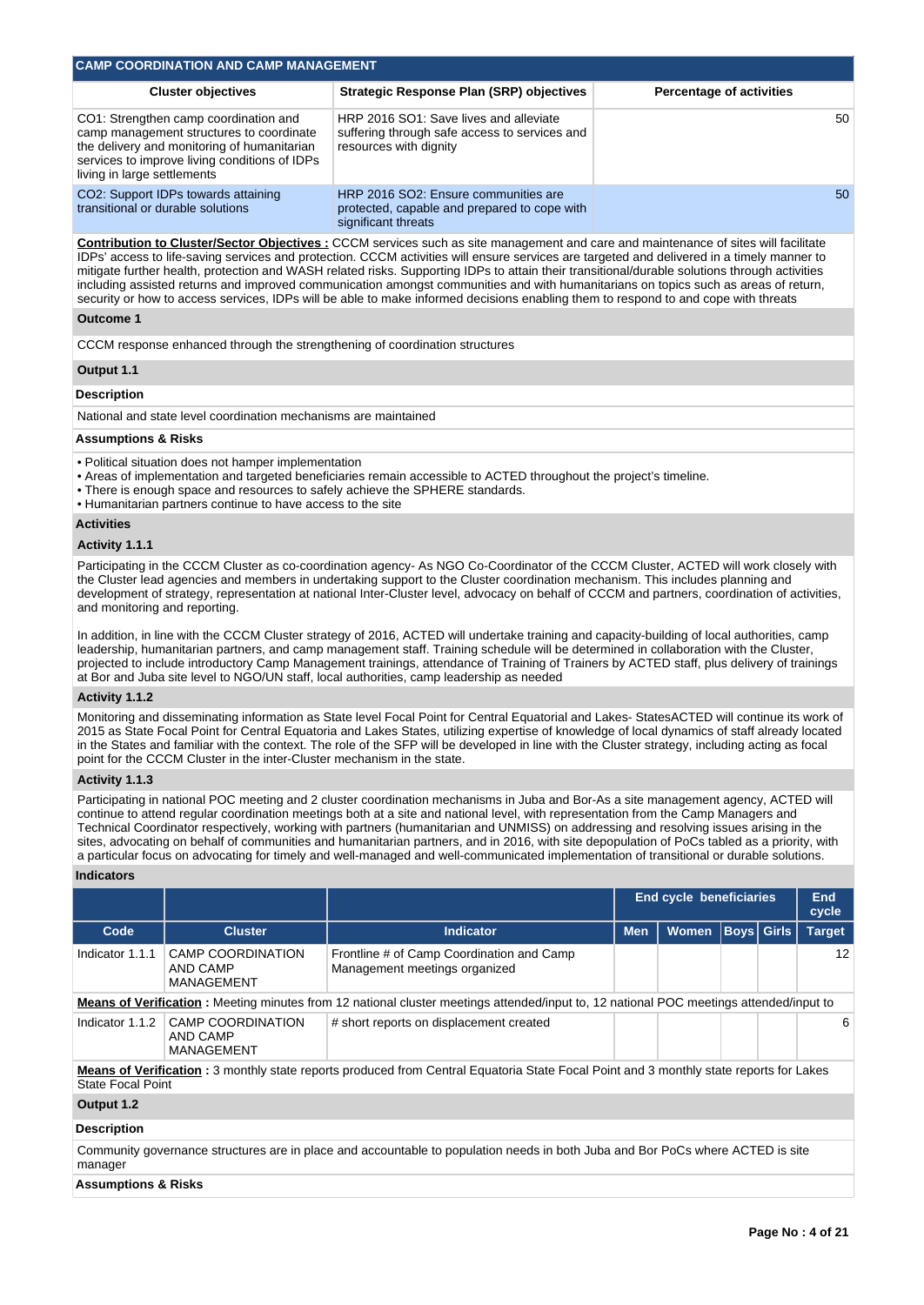- Political situation does not hamper implementation.
- Areas of implementation and targeted beneficiaries remain accessible throughout the project's timeline.
- There is enough space and resources to safely achieve the SPHERE standards
- Camp leadership is in place and respected by community

### **Activities**

### **Activity 1.2.1**

Support to community governance structures- In both PoCs, ACTED actively supports and promotes community governance structures in the sites - . This includes supporting camp governance structures through the provision of small running costs (e.g. stationary and tshirts), and the donation of minimal furniture (tables, chairs and lockable cupboards). This enables the community to run their own assessments, facilitate their own meetings, disseminate and record information. As camp management, ACTED will also facilitate meetings with different community groups (Elders, Women's Representatives, Youth Groups) and Partners, to discuss pressing issues and promote CCCM reporting structures – in Juba PoCs this includes the chairing of regular community meetings in each of the PoCs, as well as working with the Block Leaders and Executive Committee, Youth Committee and Women's Committee.

#### **Activity 1.2.2**

Maintaining coordination through regular meetings, updates and communication flows between different partners working in IDP Site- As Camp Management agency, ACTED also works to ensure good coordination between partners in the site – humanitarian and UNMISS. This includes provision of regularly updated 3Ws, contacts lists, and stakeholder mapping tools.

#### **Activity 1.2.3**

Community Mobilization- ACTED's community mobilisation team works on a continual basis with community structures in the site, disseminating information, listening to concerns from camp community, and supporting community events. This includes Supporting events run for or by the community, by providing stationary or water/juice for Partner-run trainings, global events (World Aids Day, Mental Health Day etc), and cultural celebrations. In addition, information campaigns will be run as needed – in the first half of 2016 in Bor, the key focus of information campaigns will be on site depopulation. In both Juba PoCs and Bor, fire safety campaigns will be run as dry season approaches and fire risk rises, giving training to community groups on fire safety as well as information dissemination to the camp community. This will be complemented by the provision of fire extinguishers to key community focal places, e.g. community centres, schools, churches, block leaders, along with training on how t

#### **Activity 1.2.4**

Complaints and Feedback Mechanisms are operational within both locations- With a continued commitment to enhancing accountability to the site population, ACTED will continue with its existing CFM structures – whereby site residents can easily access the opportunity to raise concerns or complaints related to any sector within the site.

Complaints are collected and registered by trained staff at the ACTED information desks. Complaints are then referred to partners with a request for action to be taken. The CFM loop is then closed through follow-up calls to the partners, and 'closure' of complaints cases. Importance is placed on confidentiality particularly in the instance of complaints arising with potential Protection concerns, and staff will continue to be trained as to appropriate responses in these circumstances, including knowledge of referral pathways.

#### **Indicators**

|                                                                                                                                                                                                                                   |                                                                            |                                                                                                                                            | <b>End cycle beneficiaries</b><br>End<br>cycle |              |                   |     |                |  |  |  |
|-----------------------------------------------------------------------------------------------------------------------------------------------------------------------------------------------------------------------------------|----------------------------------------------------------------------------|--------------------------------------------------------------------------------------------------------------------------------------------|------------------------------------------------|--------------|-------------------|-----|----------------|--|--|--|
| Code                                                                                                                                                                                                                              | <b>Cluster</b>                                                             | <b>Indicator</b>                                                                                                                           | <b>Men</b>                                     | <b>Women</b> | <b>Boys</b> Girls |     | <b>Target</b>  |  |  |  |
| Indicator 1.2.1                                                                                                                                                                                                                   | <b>CAMP COORDINATION</b><br><b>AND CAMP</b><br><b>MANAGEMENT</b>           | # of IDPs leadership structures<br>established/supported                                                                                   |                                                |              |                   |     | 3              |  |  |  |
| <b>Means of Verification</b> : 3 (2 in Juba and 1 in Bor)- observance and attendance at meetings Membership listing, site reports, AME reports,<br>meeting minutes Membership listing, site reports, AME reports, meeting minutes |                                                                            |                                                                                                                                            |                                                |              |                   |     |                |  |  |  |
| Indicator 1.2.2                                                                                                                                                                                                                   | <b>CAMP COORDINATION</b><br><b>AND CAMP</b><br><b>MANAGEMENT</b>           | % female participation in IDP leadership                                                                                                   |                                                |              |                   |     | 40             |  |  |  |
|                                                                                                                                                                                                                                   |                                                                            | <b>Means of Verification:</b> Number of women in attendance in community meetings                                                          |                                                |              |                   |     |                |  |  |  |
| Indicator 1.2.3                                                                                                                                                                                                                   | <b>CAMP COORDINATION</b><br><b>AND CAMP</b><br><b>MANAGEMENT</b>           | # General Coordination Meetings chaired                                                                                                    |                                                |              |                   |     | 12             |  |  |  |
|                                                                                                                                                                                                                                   | Means of Verification: 6 in Juba POC and 6 in Bor POC                      |                                                                                                                                            |                                                |              |                   |     |                |  |  |  |
| Indicator 1.2.4                                                                                                                                                                                                                   | <b>CAMP COORDINATION</b><br><b>AND CAMP</b><br><b>MANAGEMENT</b>           | # of awareness campaigns conducted                                                                                                         |                                                |              |                   |     | $\overline{2}$ |  |  |  |
|                                                                                                                                                                                                                                   |                                                                            | Means of Verification: program documents, event reports, 2 out of 4 events including fire safety and camp cleaning campaigns               |                                                |              |                   |     |                |  |  |  |
| Indicator 1.2.5                                                                                                                                                                                                                   | <b>CAMP COORDINATION</b><br><b>AND CAMP</b><br><b>MANAGEMENT</b>           | % of complaints received and referred to relevant<br>partners                                                                              |                                                |              |                   |     | 100            |  |  |  |
|                                                                                                                                                                                                                                   |                                                                            | Means of Verification: Complaint forms and logbook of complaints, AMEU report on complaint and feedback mechanisms' analysis               |                                                |              |                   |     |                |  |  |  |
| Indicator 1.2.6                                                                                                                                                                                                                   | <b>CAMP COORDINATION</b><br><b>AND CAMP</b><br><b>MANAGEMENT</b>           | Frontline # of people prepared for transitional<br>solutions                                                                               | 490                                            | 592          | 530               | 677 | 2,289          |  |  |  |
|                                                                                                                                                                                                                                   | <b>Means of Verification:</b> Population of Bor POC                        |                                                                                                                                            |                                                |              |                   |     |                |  |  |  |
| Output 1.3                                                                                                                                                                                                                        |                                                                            |                                                                                                                                            |                                                |              |                   |     |                |  |  |  |
| <b>Description</b>                                                                                                                                                                                                                |                                                                            |                                                                                                                                            |                                                |              |                   |     |                |  |  |  |
|                                                                                                                                                                                                                                   | allocation to IDPs. Infrastructure maintenance by partners is coordinated. | Basic infrastructure of POC sites is maintained and rehabilitated where needed, and sites are prepared and demarcated in situation of plot |                                                |              |                   |     |                |  |  |  |

**Assumptions & Risks**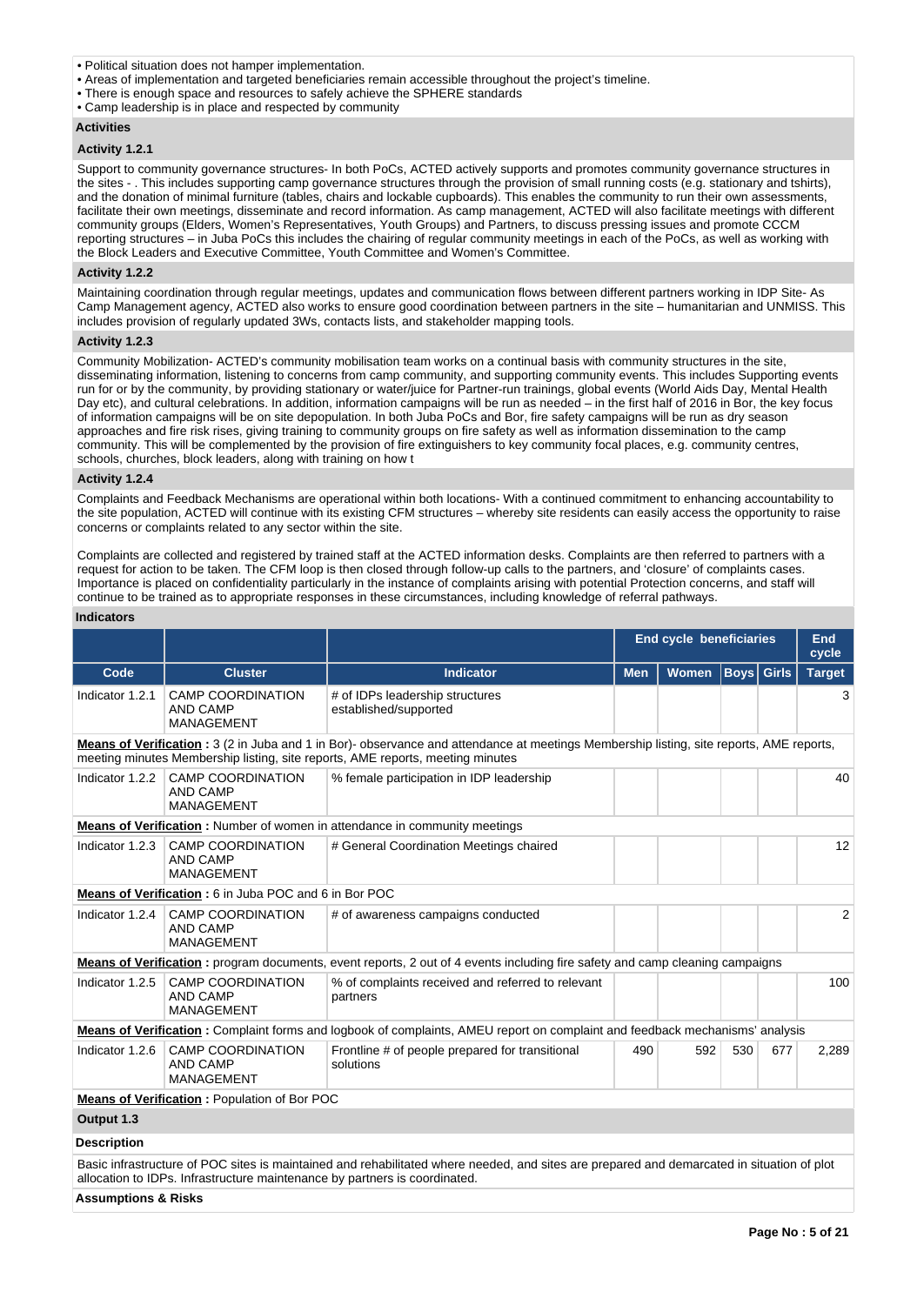#### - No space to prepare/demarcate or allocate

- Sites are closed/ partially closed
- Access is limited to humanitarian actors and contractors

#### **Activities**

#### **Activity 1.3.1**

Reception of individuals relocated within Juba PoCs.-ACTED anticipates to receive the families relocating from POC 1 Annex 2 into POC3. This will include:

Structural preparation of the site: additional site levelling and building of bridges for new areas (assumption that UNMISS will grade the site), plus demarcation. Provision of transit shelter: to those individuals who have not constructed their shelter in time, or for vulnerable individuals who are waiting for assistance. Community Mobilisation: ensuring relocated residents are introduced to new block leaders and integrated fully, running information campaigns explaining reason for relocation and new services available. Protection: construction of shelters for vulnerable households, through casual labour.

#### **Activity 1.3.2**

Maintenance works carried out by ACTED directly in Juba and Bor, such as drainage works, bridge building, minimal shelter rehabilitation-In Juba PoCs, anticipating the site to be open for at least a further year, ACTED will conduct general maintenance in the site, e.g. repair of bridges, fencing, roofing, vector control, improvement/repair of drainage, repair of signs and information boards. This activity is on-going on an as-needed basis, primarily conducted through the hiring of casual labour in the site, also therefore providing much-needed incomegenerating opportunities for site residents. Some very small-scale maintenance is anticipated in Bor to ensure the site remains safe and secure for residents and humanitarian partners until depopulation can occur – specifically, reconstructing damaged fencing, and provision of sandbags for households in areas of the site prone to bad flooding. In Juba, an ongoing concern for residents' safety has been a lack of lighting at night. Having e

#### **Activity 1.3.3**

#### Coordination of Decommissioning process in Bor

In line with the CCCM Cluster strategy, ACTED is working with the anticipation that Bor POC would be depopulated by mid-June, and the site then decommissioned. Over the first months of 2016, ACTED will work closely with the Cluster to develop detailed strategy on the depopulation of POCs, as this is rolled out across the country in 2016. ACTED will coordinate closely with partners to ensure a site-specific plan is developed, based around the Cluster strategy, with all parties aware of timeframe and responsibilities. Depending on the agreed timeline for depopulation of UN House POCs, a start towards the same in Juba would be made if needed. ACTED will decommission its own structures in the site (selected in agreement with UNMISS). While expecting partners to be responsible for their own sector decommissioning, based on past experience of POC site decommissioning, ACTED will provide casual labour, clean-up materials, and trucks.

This activity, though described within the project proposal is scheduled to take place within the second half of the 6 month period. As such, budget allocations and indicators associated with this activity have been removed from the proposal.

|                                                                                            |                                                                  |                                                                                                                                                                                                                                                                                  | <b>End cycle beneficiaries</b> | End<br>cycle |                   |             |                |  |
|--------------------------------------------------------------------------------------------|------------------------------------------------------------------|----------------------------------------------------------------------------------------------------------------------------------------------------------------------------------------------------------------------------------------------------------------------------------|--------------------------------|--------------|-------------------|-------------|----------------|--|
| Code                                                                                       | <b>Cluster</b>                                                   | <b>Indicator</b>                                                                                                                                                                                                                                                                 | <b>Men</b>                     | <b>Women</b> | <b>Boys</b> Girls |             | <b>Target</b>  |  |
| Indicator 1.3.1                                                                            | <b>CAMP COORDINATION</b><br>AND CAMP<br><b>MANAGEMENT</b>        | # of reception strategy documents drafted                                                                                                                                                                                                                                        |                                |              |                   |             |                |  |
| <b>Means of Verification:</b> Strategy document, meeting minutes, meeting attendance lists |                                                                  |                                                                                                                                                                                                                                                                                  |                                |              |                   |             |                |  |
| Indicator 1.3.2                                                                            | <b>CAMP COORDINATION</b><br><b>AND CAMP</b><br><b>MANAGEMENT</b> | # households successfully received into PoC3                                                                                                                                                                                                                                     |                                |              |                   |             | 627            |  |
|                                                                                            |                                                                  | <b>Means of Verification:</b> Strategy document, meeting minutes, meeting attendance lists                                                                                                                                                                                       |                                |              |                   |             |                |  |
| Indicator 1.3.3                                                                            | <b>CAMP COORDINATION</b><br><b>AND CAMP</b><br><b>MANAGEMENT</b> | # of IDP sites/ camps with CCCM structures and<br>mechanism present                                                                                                                                                                                                              |                                |              |                   |             | $\overline{2}$ |  |
|                                                                                            |                                                                  | <b>Means of Verification</b> : Site reports, weekly coordination meeting minutes, internal records of site maintenance priorities                                                                                                                                                |                                |              |                   |             |                |  |
| Indicator 1.3.4                                                                            | <b>CAMP COORDINATION</b><br><b>AND CAMP</b><br><b>MANAGEMENT</b> | # informal assessments conducted of<br>maintenance gaps ("site walkthrough")                                                                                                                                                                                                     |                                |              |                   |             | 6              |  |
|                                                                                            |                                                                  | <b>Means of Verification</b> : Site reports, weekly coordination meeting minutes, internal records of site maintenance priorities                                                                                                                                                |                                |              |                   |             |                |  |
| Indicator 1.3.5                                                                            | <b>CAMP COORDINATION</b><br><b>AND CAMP</b><br><b>MANAGEMENT</b> | Frontline # of IDPs relocated (within PoCs) in<br>efforts to decongest sites                                                                                                                                                                                                     | 0                              | 0            | 0                 | $\mathbf 0$ | 0              |  |
| removed from the proposal.)                                                                |                                                                  | Means of Verification: Headcount, number of shelters (This activity, though described within the project proposal is scheduled to take<br>place within the second half of the 6 month period. As such, budget allocations and indicators associated with this activity have been |                                |              |                   |             |                |  |
| <b>Outcome 2</b>                                                                           |                                                                  |                                                                                                                                                                                                                                                                                  |                                |              |                   |             |                |  |
|                                                                                            |                                                                  | Internally Displaced Persons have access to information on transitional and durable solutions                                                                                                                                                                                    |                                |              |                   |             |                |  |
| Output 2.1                                                                                 |                                                                  |                                                                                                                                                                                                                                                                                  |                                |              |                   |             |                |  |
| <b>Description</b>                                                                         |                                                                  |                                                                                                                                                                                                                                                                                  |                                |              |                   |             |                |  |
|                                                                                            | Information is disseminated on durable solutions                 |                                                                                                                                                                                                                                                                                  |                                |              |                   |             |                |  |
| <b>Assumptions &amp; Risks</b>                                                             |                                                                  |                                                                                                                                                                                                                                                                                  |                                |              |                   |             |                |  |

### **Indicators**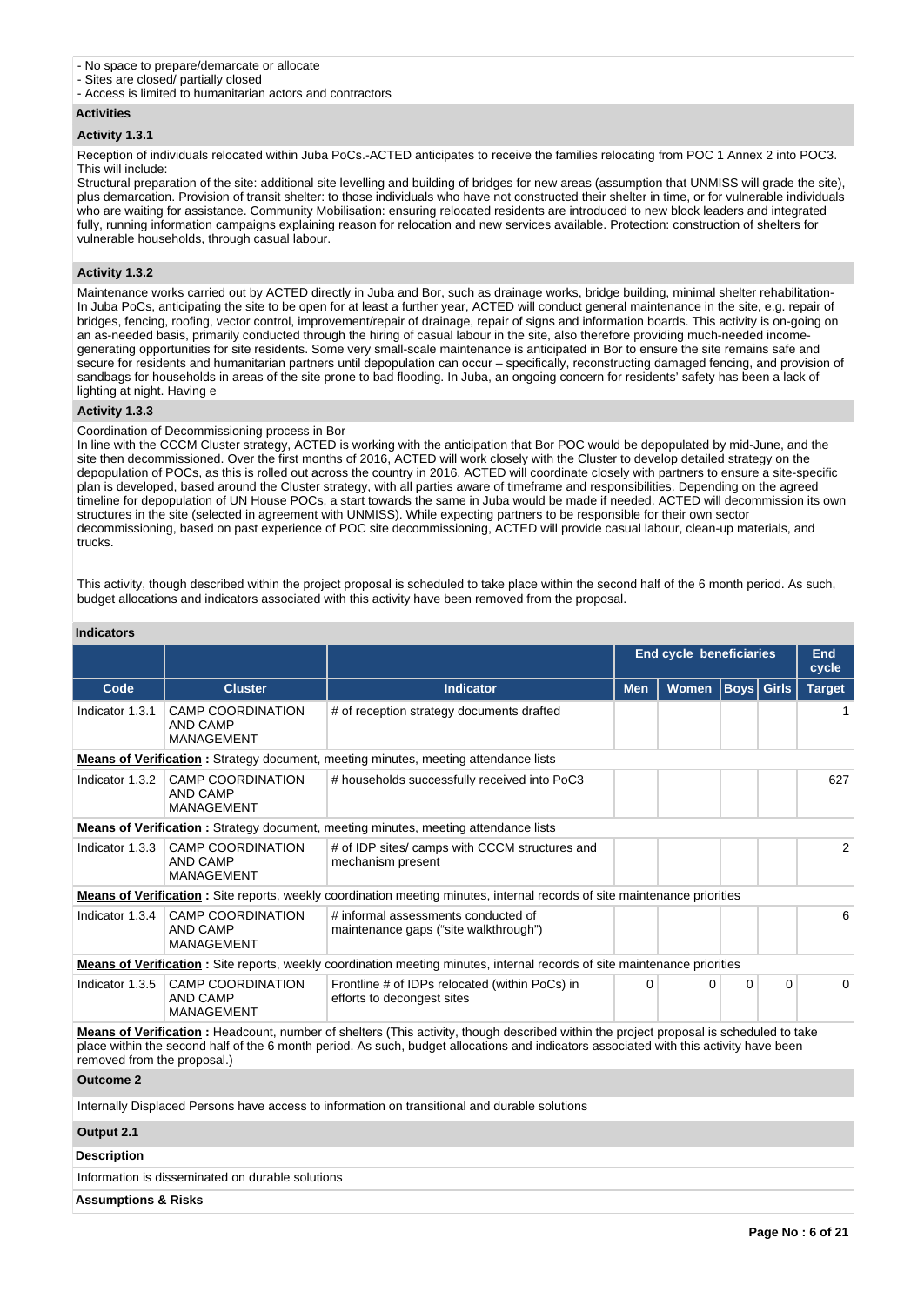#### - Residents will be opposed to content of messages

- Political situation will hamper sessions

- UNMISS will be opposed

- Delay by cluster on which information is cleared to be used

#### **Activities**

#### **Activity 2.1.1**

Information desks established-ACTED information desks are equipped with tools and information to function as information hubs related to peace process and operations within the sites. ACTED will strengthen its Information Desk (staffed every day), and public information campaigns will be conducted through varying channels such as dissemination of information materials, use of community noticeboards, community meetings, etc

### **Activity 2.1.2**

In Bor, ACTED will conduct large-scale community information campaigns, working closely with other partners in the site, ensuring the site population are well-informed about the Peace Agreement, about the situation outside of the site, and options for their movement and settlement outside the PoC. A particular focus will be made on reaching women, who may be less likely to attend community meetings, and on households headed by vulnerable individuals who may not access public information easily. During the phase of depopulation itself, ACTED will maintain its ongoing assistance to households headed by vulnerable persons, e.g. through assistance with shelter dismantling. Finally, anticipating eventual depopulation of UN House PoCs, ACTED will start a focus on information to the site community on the Peace Agreement, and the situation outside of the site.

Within the initial 3 month period this activity will mainly focus on preparation for the informational campaigns; as such, indicators associated with the activity have been moved to the second half of the project.

#### **Indicators**

|                                        |                                                                       |                                                                                                                                                                                                                                                  | <b>End cycle beneficiaries</b> |       | <b>End</b><br>cycle |                   |               |  |
|----------------------------------------|-----------------------------------------------------------------------|--------------------------------------------------------------------------------------------------------------------------------------------------------------------------------------------------------------------------------------------------|--------------------------------|-------|---------------------|-------------------|---------------|--|
| Code                                   | <b>Cluster</b>                                                        | <b>Indicator</b>                                                                                                                                                                                                                                 | <b>Men</b>                     | Women |                     | <b>Boys</b> Girls | <b>Target</b> |  |
| Indicator 2.1.1                        | <b>CAMP COORDINATION</b><br>AND CAMP<br><b>MANAGEMENT</b>             | Frontline # of people prepared for transitional<br>solutions                                                                                                                                                                                     | 7,920                          | 6,835 | 7,69<br>2           | 7,82<br>9         | 30,276        |  |
| desks                                  |                                                                       | <b>Means of Verification</b> : KAP Survey, # of information products disseminated, attendance at campaigns, logbook on visits to information                                                                                                     |                                |       |                     |                   |               |  |
| Indicator 2.1.2                        | <b>CAMP COORDINATION</b><br><b>AND CAMP</b><br><b>MANAGEMENT</b>      | # mass information campaigns conducted                                                                                                                                                                                                           |                                |       |                     |                   | 0             |  |
|                                        | with the activity have been moved to the second half of the project.) | <b>Means of Verification:</b> Meeting minutes, reports on events, AME reports, site reports<br>(Within the initial 3 month period this activity will mainly focus on preparation for the informational campaigns; as such, indicators associated |                                |       |                     |                   |               |  |
| Indicator $2.1.3$                      | <b>CAMP COORDINATION</b><br><b>AND CAMP</b><br><b>MANAGEMENT</b>      | # of information desks operational                                                                                                                                                                                                               |                                |       |                     |                   | 3             |  |
|                                        |                                                                       | <b>Means of Verification:</b> Meeting minutes, reports on events, AME reports, site reports                                                                                                                                                      |                                |       |                     |                   |               |  |
| Indicator $2.1.4$                      | <b>CAMP COORDINATION</b><br><b>AND CAMP</b><br><b>MANAGEMENT</b>      | % Bor site population aware of where to access<br>information on peace agreement/options for<br>resettlement or return                                                                                                                           |                                |       |                     |                   | $\Omega$      |  |
|                                        | <b>Means of Verification: AMEU reports</b>                            |                                                                                                                                                                                                                                                  |                                |       |                     |                   |               |  |
|                                        | with the activity have been moved to the second half of the project.) | (Within the initial 3 month period this activity will mainly focus on preparation for the informational campaigns; as such, indicators associated                                                                                                |                                |       |                     |                   |               |  |
|                                        | <b>Additional Targets:</b>                                            |                                                                                                                                                                                                                                                  |                                |       |                     |                   |               |  |
| <b>M&amp;R</b>                         |                                                                       |                                                                                                                                                                                                                                                  |                                |       |                     |                   |               |  |
| <b>Monitoring &amp; Reporting plan</b> |                                                                       |                                                                                                                                                                                                                                                  |                                |       |                     |                   |               |  |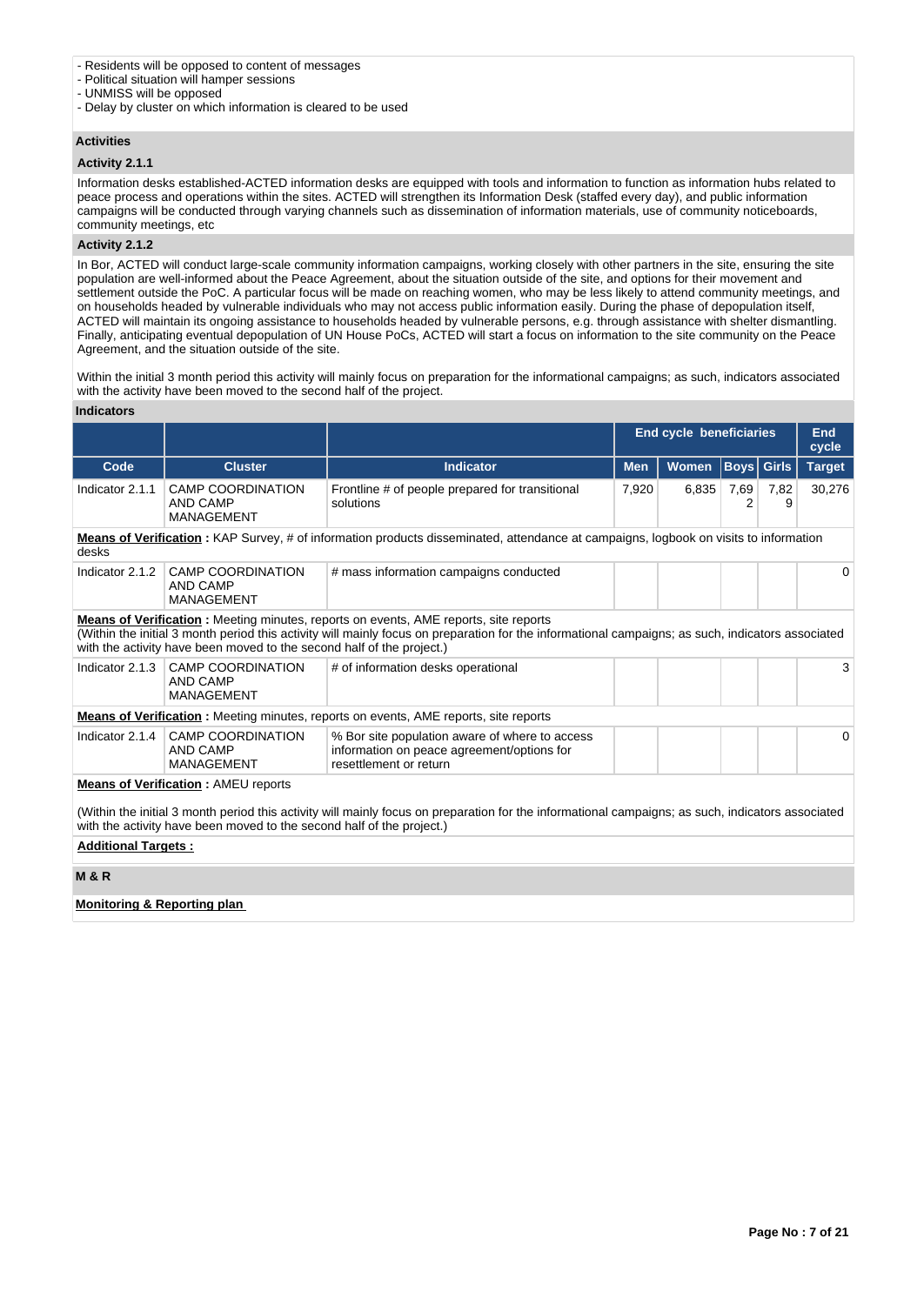Monitoring and Evaluation Plans Source, method and timeframe for data collection: Standard monitoring procedures have been developed internally by ACTED to ensure a good level of relevance of its activities. Therefore, for the proposed project, a two level control framework will be established: o First level control will be conducted by the project management team, in accordance with ACTED guidelines, including the Project Management Framework (PMF), a tool employed by ACTED for monitoring of indicators and progress, updated every two weeks. Monthly activity reports will be prepared by the project manager(s) and submitted to the Country Director. The PM, with the Area Coordinator, is responsible for monitoring and ensuring that problems do not hinder progress. Once solutions are determined for identified problems, they are integrated into the work plan and monitored; o Second level control will be performed by the Appraisal, Monitoring, and Evaluation Unit (AMEU).Activities will be monitored throughout implementation, with a focus on risks, achievements compared to objectives, selection of beneficiaries, analysis of problems, links with communities, and quality of implementation. AMEU reviews will be based on independent interviews, observations of programming processes, and analysis of support documentation and will focus on performance monitoring: inputs, activities, outputs, outcomes and program processes. Monitoring reports will be prepared and shared with the project management team and the country direction, in order to take appropriate corrective measures. Office, team identified to undertake monitoring related tasks: The staff members in charge of monitoring tasks comprise: o First level control conducted by the area coordinator, program managers, and field supervisors o Second level control conducted by the AMEU officer through monitoring & evaluation tasks o Overarching supervision from the Country Director o Regional direction in Nairobi, providing support missions, principally through Regional internal audit unit. The plans for data analysis, reporting, review and use: In terms of data management, ACTED monitoring plan for the proposed project will rely on: o Analysis: preparation of baseline assessments, establishment of project database and list of beneficiaries, kick off meeting, establishment of PMF; o Reporting: preparation of quarterly / final reports to donor, participation in coordination meetings, reporting on progress to UN / Authorities. Reporting also includes the establishment and update of the FLAT and program filing system for compliance and relevance purposes; o Review and use: preparation of weekly internal coordination meetings, project management activity reports, AME reports, monthly management internal report, and regional internal audit reports (department(s) in charge: Country direction, project management, AMEU, support departments) These data will be analyzed and compared, and lessons learned and best practices will be shared together with the final report.

#### **Workplan**

| Activitydescription                                                                                                                                                                                                                                                                                                                                                                                                                                                                                                                                                                                                                                                                                                                                                                                                                                                                                                                                                                                                       | Year | 1 | $\overline{2}$ | 3            |              | 5 | 6 | 8 | 9 | 10 | $ 12\rangle$ |
|---------------------------------------------------------------------------------------------------------------------------------------------------------------------------------------------------------------------------------------------------------------------------------------------------------------------------------------------------------------------------------------------------------------------------------------------------------------------------------------------------------------------------------------------------------------------------------------------------------------------------------------------------------------------------------------------------------------------------------------------------------------------------------------------------------------------------------------------------------------------------------------------------------------------------------------------------------------------------------------------------------------------------|------|---|----------------|--------------|--------------|---|---|---|---|----|--------------|
| Activity 1.1.1: Participating in the CCCM Cluster as co-coordination agency- As<br>NGO Co-Coordinator of the CCCM Cluster, ACTED will work closely with the<br>Cluster lead agencies and members in undertaking support to the Cluster<br>coordination mechanism. This includes planning and development of strategy,<br>representation at national Inter-Cluster level, advocacy on behalf of CCCM and<br>partners, coordination of activities, and monitoring and reporting.<br>In addition, in line with the CCCM Cluster strategy of 2016, ACTED will undertake<br>training and capacity-building of local authorities, camp leadership, humanitarian<br>partners, and camp management staff. Training schedule will be determined in<br>collaboration with the Cluster, projected to include introductory Camp Management<br>trainings, attendance of Training of Trainers by ACTED staff, plus delivery of<br>trainings at Bor and Juba site level to NGO/UN staff, local authorities, camp<br>leadership as needed | 2016 |   | $X$ $X$        |              | $\mathsf{X}$ |   |   |   |   |    |              |
| Activity 1.1.2: Monitoring and disseminating information as State level Focal Point<br>for Central Equatorial and Lakes- StatesACTED will continue its work of 2015 as<br>State Focal Point for Central Equatoria and Lakes States, utilizing expertise of<br>knowledge of local dynamics of staff already located in the States and familiar with<br>the context. The role of the SFP will be developed in line with the Cluster strategy,<br>including acting as focal point for the CCCM Cluster in the inter-Cluster mechanism<br>in the state.                                                                                                                                                                                                                                                                                                                                                                                                                                                                       | 2016 |   | X              | $\mathsf{X}$ | $\mathsf{X}$ |   |   |   |   |    |              |
| Activity 1.1.3: Participating in national POC meeting and 2 cluster coordination<br>mechanisms in Juba and Bor-As a site management agency, ACTED will continue<br>to attend regular coordination meetings both at a site and national level, with<br>representation from the Camp Managers and Technical Coordinator respectively,<br>working with partners (humanitarian and UNMISS) on addressing and resolving<br>issues arising in the sites, advocating on behalf of communities and humanitarian<br>partners, and in 2016, with site depopulation of PoCs tabled as a priority, with a<br>particular focus on advocating for timely and well-managed and well-<br>communicated implementation of transitional or durable solutions.                                                                                                                                                                                                                                                                                | 2016 |   | X.             | X            | X            |   |   |   |   |    |              |
| Activity 1.2.1: Support to community governance structures- In both PoCs, ACTED<br>actively supports and promotes community governance structures in the sites -.<br>This includes supporting camp governance structures through the provision of<br>small running costs (e.g. stationary and tshirts), and the donation of minimal<br>furniture (tables, chairs and lockable cupboards). This enables the community to<br>run their own assessments, facilitate their own meetings, disseminate and record<br>information. As camp management, ACTED will also facilitate meetings with<br>different community groups (Elders, Women's Representatives, Youth Groups) and<br>Partners, to discuss pressing issues and promote CCCM reporting structures – in<br>Juba PoCs this includes the chairing of regular community meetings in each of the<br>PoCs, as well as working with the Block Leaders and Executive Committee, Youth<br>Committee and Women's Committee.                                                  | 2016 |   | X.             | <b>X</b>     | İΧ           |   |   |   |   |    |              |
| Activity 1.2.2: Maintaining coordination through regular meetings, updates and<br>communication flows between different partners working in IDP Site- As Camp<br>Management agency, ACTED also works to ensure good coordination between<br>partners in the site – humanitarian and UNMISS. This includes provision of<br>regularly updated 3Ws, contacts lists, and stakeholder mapping tools.                                                                                                                                                                                                                                                                                                                                                                                                                                                                                                                                                                                                                           | 2016 |   | X.             | <b>X</b>     | İΧ           |   |   |   |   |    |              |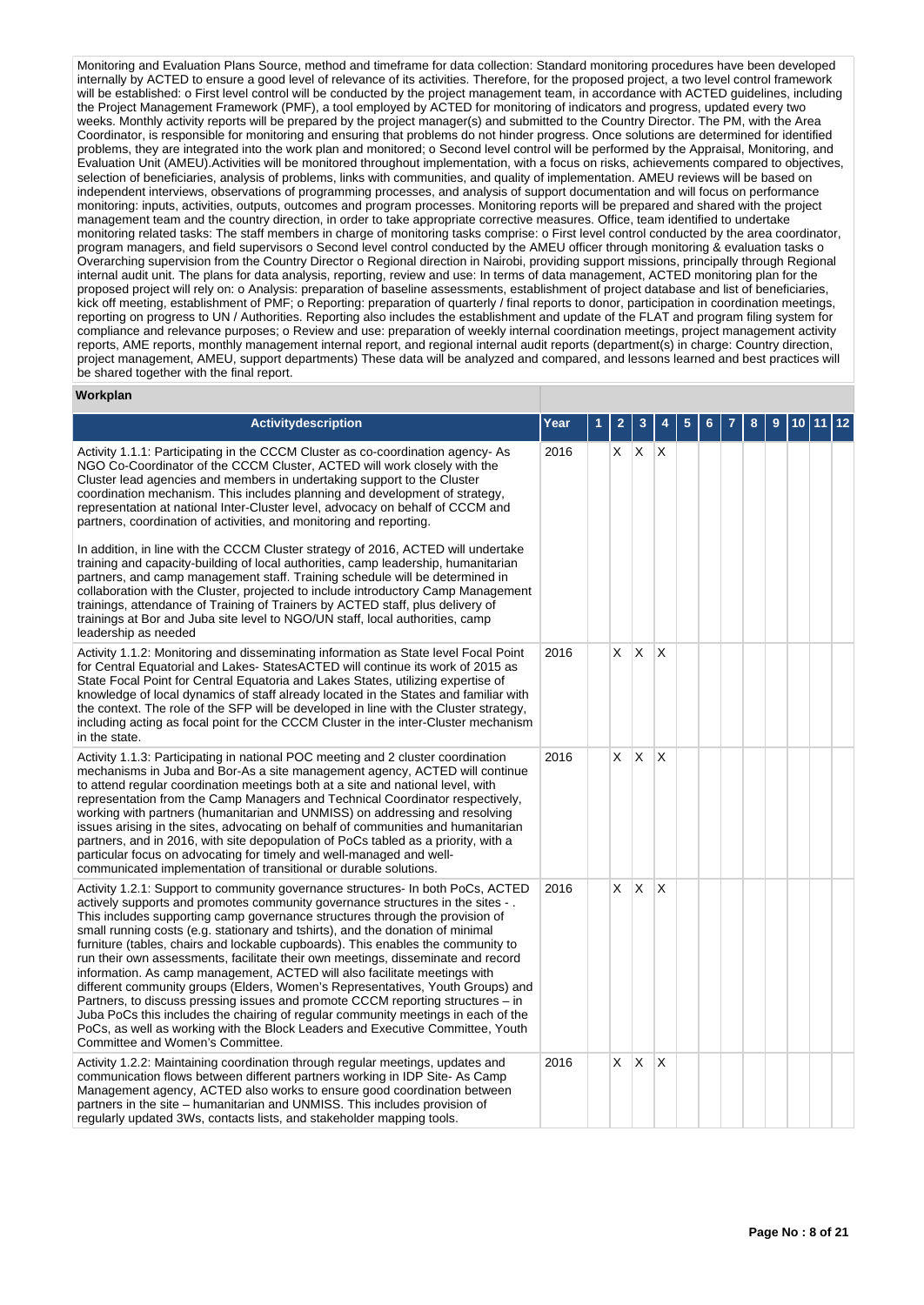| Activity 1.2.3: Community Mobilization-ACTED's community mobilisation team<br>works on a continual basis with community structures in the site, disseminating<br>information, listening to concerns from camp community, and supporting<br>community events. This includes Supporting events run for or by the community,<br>by providing stationary or water/juice for Partner-run trainings, global events (World<br>Aids Day, Mental Health Day etc), and cultural celebrations. In addition, information<br>campaigns will be run as needed – in the first half of 2016 in Bor, the key focus of<br>information campaigns will be on site depopulation. In both Juba PoCs and Bor,<br>fire safety campaigns will be run as dry season approaches and fire risk rises,<br>giving training to community groups on fire safety as well as information<br>dissemination to the camp community. This will be complemented by the provision<br>of fire extinguishers to key community focal places, e.g. community centres,<br>schools, churches, block leaders, along with training on how t                                                                          | 2016 | X          | $\mathsf{X}$ | X                       |  |  |  |  |
|----------------------------------------------------------------------------------------------------------------------------------------------------------------------------------------------------------------------------------------------------------------------------------------------------------------------------------------------------------------------------------------------------------------------------------------------------------------------------------------------------------------------------------------------------------------------------------------------------------------------------------------------------------------------------------------------------------------------------------------------------------------------------------------------------------------------------------------------------------------------------------------------------------------------------------------------------------------------------------------------------------------------------------------------------------------------------------------------------------------------------------------------------------------------|------|------------|--------------|-------------------------|--|--|--|--|
| Activity 1.2.4: Complaints and Feedback Mechanisms are operational within both<br>locations- With a continued commitment to enhancing accountability to the site<br>population, ACTED will continue with its existing CFM structures – whereby site<br>residents can easily access the opportunity to raise concerns or complaints related<br>to any sector within the site.                                                                                                                                                                                                                                                                                                                                                                                                                                                                                                                                                                                                                                                                                                                                                                                         | 2016 | X.         | $\mathsf{X}$ | X                       |  |  |  |  |
| Complaints are collected and registered by trained staff at the ACTED information<br>desks. Complaints are then referred to partners with a request for action to be<br>taken. The CFM loop is then closed through follow-up calls to the partners, and<br>'closure' of complaints cases. Importance is placed on confidentiality particularly in<br>the instance of complaints arising with potential Protection concerns, and staff will<br>continue to be trained as to appropriate responses in these circumstances,<br>including knowledge of referral pathways.                                                                                                                                                                                                                                                                                                                                                                                                                                                                                                                                                                                                |      |            |              |                         |  |  |  |  |
| Activity 1.3.1: Reception of individuals relocated within Juba PoCs.-ACTED<br>anticipates to receive the families relocating from POC 1 Annex 2 into POC3. This<br>will include:<br>Structural preparation of the site: additional site levelling and building of bridges for<br>new areas (assumption that UNMISS will grade the site), plus demarcation.<br>Provision of transit shelter: to those individuals who have not constructed their<br>shelter in time, or for vulnerable individuals who are waiting for assistance.<br>Community Mobilisation: ensuring relocated residents are introduced to new block<br>leaders and integrated fully, running information campaigns explaining reason for<br>relocation and new services available. Protection: construction of shelters for<br>vulnerable households, through casual labour.                                                                                                                                                                                                                                                                                                                       | 2016 | $X \mid X$ |              | $\times$                |  |  |  |  |
| Activity 1.3.2: Maintenance works carried out by ACTED directly in Juba and Bor,<br>such as drainage works, bridge building, minimal shelter rehabilitation- In Juba<br>PoCs, anticipating the site to be open for at least a further year, ACTED will<br>conduct general maintenance in the site, e.g. repair of bridges, fencing, roofing,<br>vector control, improvement/repair of drainage, repair of signs and information<br>boards. This activity is on-going on an as-needed basis, primarily conducted<br>through the hiring of casual labour in the site, also therefore providing much-<br>needed income-generating opportunities for site residents. Some very small-scale<br>maintenance is anticipated in Bor to ensure the site remains safe and secure for<br>residents and humanitarian partners until depopulation can occur - specifically,<br>reconstructing damaged fencing, and provision of sandbags for households in<br>areas of the site prone to bad flooding. In Juba, an ongoing concern for residents'<br>safety has been a lack of lighting at night. Having e                                                                        | 2016 | X.         | IX.          | X                       |  |  |  |  |
| Activity 1.3.3: Coordination of Decommissioning process in Bor<br>In line with the CCCM Cluster strategy, ACTED is working with the anticipation that<br>Bor POC would be depopulated by mid-June, and the site then decommissioned.<br>Over the first months of 2016, ACTED will work closely with the Cluster to develop<br>detailed strategy on the depopulation of POCs, as this is rolled out across the<br>country in 2016. ACTED will coordinate closely with partners to ensure a site-<br>specific plan is developed, based around the Cluster strategy, with all parties<br>aware of timeframe and responsibilities. Depending on the agreed timeline for<br>depopulation of UN House POCs, a start towards the same in Juba would be made<br>if needed. ACTED will decommission its own structures in the site (selected in<br>agreement with UNMISS). While expecting partners to be responsible for their own<br>sector decommissioning, based on past experience of POC site decommissioning,<br>ACTED will provide casual labour, clean-up materials, and trucks.<br>This activity, though described within the project proposal is scheduled to take | 2016 | $X \mid X$ |              | $\overline{\mathsf{x}}$ |  |  |  |  |
| place within the second half of the 6 month period. As such, budget allocations and<br>indicators associated with this activity have been removed from the proposal.                                                                                                                                                                                                                                                                                                                                                                                                                                                                                                                                                                                                                                                                                                                                                                                                                                                                                                                                                                                                 |      |            |              |                         |  |  |  |  |
| Activity 2.1.1: Information desks established-ACTED information desks are<br>equipped with tools and information to function as information hubs related to<br>peace process and operations within the sites. ACTED will strengthen its<br>Information Desk (staffed every day), and public information campaigns will be<br>conducted through varying channels such as dissemination of information<br>materials, use of community noticeboards, community meetings, etc                                                                                                                                                                                                                                                                                                                                                                                                                                                                                                                                                                                                                                                                                            | 2016 | X.         | IX.          | X                       |  |  |  |  |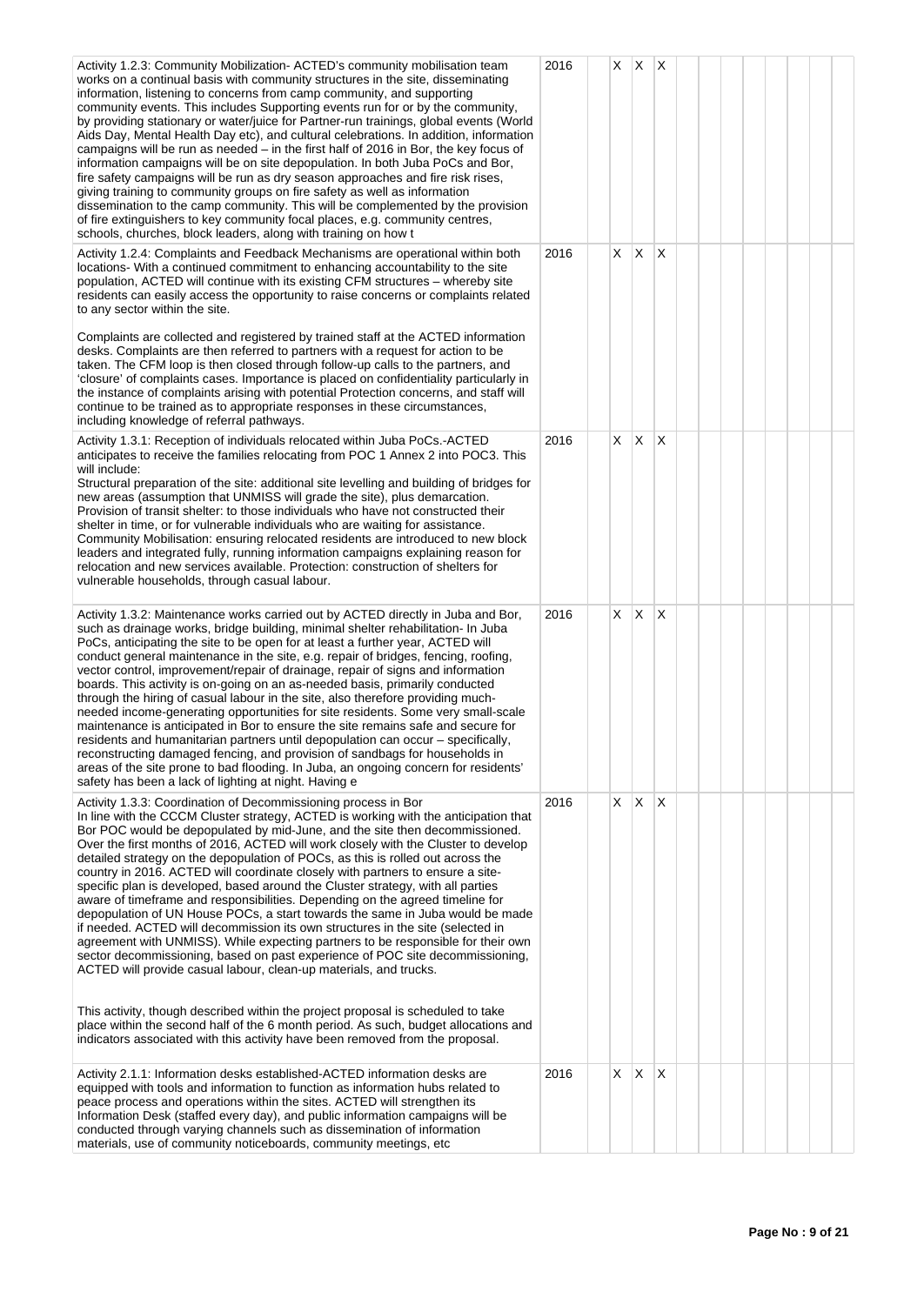| Activity 2.1.2: In Bor, ACTED will conduct large-scale community information<br>campaigns, working closely with other partners in the site, ensuring the site<br>population are well-informed about the Peace Agreement, about the situation<br>outside of the site, and options for their movement and settlement outside the PoC.<br>A particular focus will be made on reaching women, who may be less likely to<br>attend community meetings, and on households headed by vulnerable individuals<br>who may not access public information easily. During the phase of depopulation<br>itself, ACTED will maintain its ongoing assistance to households headed by<br>vulnerable persons, e.g. through assistance with shelter dismantling. Finally,<br>anticipating eventual depopulation of UN House PoCs, ACTED will start a focus on<br>information to the site community on the Peace Agreement, and the situation<br>outside of the site. | 2016 | x. | X | ΙX |  |  |  |  |
|---------------------------------------------------------------------------------------------------------------------------------------------------------------------------------------------------------------------------------------------------------------------------------------------------------------------------------------------------------------------------------------------------------------------------------------------------------------------------------------------------------------------------------------------------------------------------------------------------------------------------------------------------------------------------------------------------------------------------------------------------------------------------------------------------------------------------------------------------------------------------------------------------------------------------------------------------|------|----|---|----|--|--|--|--|
| Within the initial 3 month period this activity will mainly focus on preparation for the<br>informational campaigns; as such, indicators associated with the activity have been<br>moved to the second half of the project.                                                                                                                                                                                                                                                                                                                                                                                                                                                                                                                                                                                                                                                                                                                       |      |    |   |    |  |  |  |  |

#### **OTHER INFO**

#### **Accountability to Affected Populations**

In Juba and Bor, through construction of inclusive Site management structures (Camp / Site committee and sector committees) ACTED, as site manager seeks to involve the IDP populations as much as possible in needs identification, camp organisation and service provision management and monitoring/evaluation through ongoing communication/consultation with IDP community leaders. All actions within the IDP Sites are coordinated through the relevant UN bodies and cluster systems to ensure collaborative, effective humanitarian action. ACTED consider complaint mechanism as part of the Do No Harm monitoring. And from our in-site observation, in general South Sudan context, it is culturally appropriate for community members to express dissent/problems proactively. In each site, the 'complaint booth/desk' is manned by ACTED community outreach workers who collate all the comments/complaints in a book. Where possible the outreach workers will provide information/deal with inquiries. If not, they will tell the ACTED camp/site manager, who will contact the relevant partners for the information required. The information is helpful for tracking trends in the camp to understand overall needs and gaps. ACTED staff does not have the ability to address individual complaints about services offered by other partners but can advocate to the partner to address the needs. The complaint desks also allow anyone from the IDP population to express questions, problems or concerns, and receive accurate information about NGOs services and camp activities.

ACTED country management and camp/site management staff have stated the benefits of a complaints and feedback system in CCCM work. Efforts have been made across the organization for ongoing gathering of information from IDPs/refugees. As camp/site managers, ACTED are ideally placed to gather complaints and information on a range of issues from IDPs, and to coordinate responses from the appropriate agencies. Under the proposed project, communication channels will be re-assessed in each operational context. The complaints and feedback mechanisms implemented are tailored to each site, with considerations made for local sensitivities, staff availability and impact on local resources.

ACTED works closely with the camp/site management committees in each of the sites and weekly meetings are held through which the IDP populations can voice their needs and concerns to the humanitarian actors. For example, there are currently 2 site management committees in UN House POC (Juba) and 1 in Bor POC. ACTED is also engaging the block leaders and chiefs committees in its community mobilization activities.

ACTED's community outreach staff ensure vulnerable groups are involved in site activities. ACTED has been focusing on the participation of women in the site management committees to make sure the committee is fully representative of the IDP/refugee community.. In Juba PoCs, ACTED field team has been encouraging the women leaders to attend the meetings and has made extra effort to translate the committee meetings from English to Nuer so they can attend and participate fully. ACTED is also engaging the block leaders and chiefs committee in its community mobilisation activities. Similarly in Bor, the team is working closely with the Women's Association to encourage them to select a representative to attend the site management committee meetings.

#### **Implementation Plan**

The project results will feed into longer term plans of other organizations : A coordinated effort has been made with UN agencies including UN OCHA, UNMISS, UNICEF, WFP, as well as NGOs in the targeted sectors in Central Equatoria and Jonglei. ACTED has coordinated with the CCCM Cluster in Juba and Bor to ensure that activities address cluster-identified needs and gaps. ACTED's plans also take into account UN contingency plans and emergency preparedness in all states. Throughout the project, ACTED will communicate on progress, challenges, and lessons learnt with GoSS, UN agencies and other stakeholders.

A strong emphasis has already been placed on coordination efforts at sector level: ACTED is putting a strong emphasis on coordination with main actors involved in CCCM and WASH in targeted POCs. ACTED has already informed stakeholders about its plans for the proposed project through cluster meetings, and bilateral meetings held in December 2015. ACTED will continue to expand this element of coordination in all sectors of the proposed intervention.

Project activities remain flexible and targeting affected beneficiaries: Considering the dynamics of the movement of the IDPs in the current situation, ACTED strongly believes that project activities shall remain fluid and dynamics, with design intervention that leaves enough room for modification to achieve the goal and objectives. As such, the project team will pay special attention to the current Peace Agreement Implementation Plan and will liaise with all relevant stakeholders involved in the planning of Durable Solutions to disseminate the appropriate information among the IDP population, so they can make an informed decision on the various options for return, integration or resettlement made available.

#### **Coordination with other Organizations in project area**

| Name of the organization               | Areas/activities of collaboration and rationale |
|----------------------------------------|-------------------------------------------------|
| <b>IOM</b>                             | CCCM and registration in all sites              |
| <b>THESO</b>                           | WASH in Juba PoC                                |
| International Medical Corps            | Health in Juba PoC                              |
| Concern and INTERSOS                   | S/NFI in Juba PoC                               |
| INTERSOS, Street Children Aid, and NRD | Education Juba PoC                              |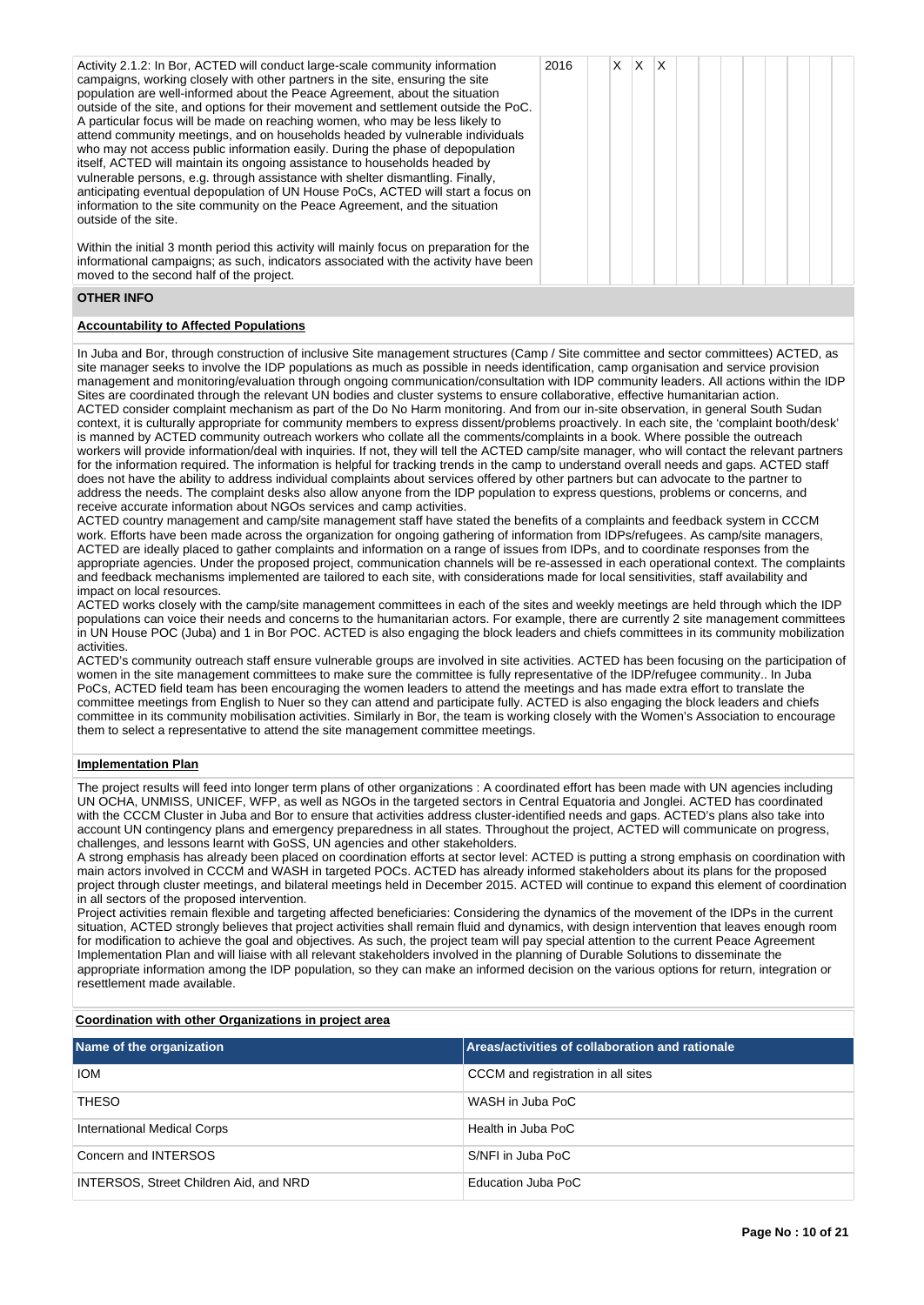| Oxfam                                  | FSL Juba PoC          |
|----------------------------------------|-----------------------|
| <b>IAS</b>                             | WASH in Bor PoC       |
| HealthLink and WHO                     | Health in Bor PoC     |
| <b>INTERSOS and IOM</b>                | S/NFI in Bor PoC      |
| Save the Children, INTERSOS, and UNHCR | Protection in Bor PoC |

#### **Environment Marker Of The Project**

### **Gender Marker Of The Project**

2a-The project is designed to contribute significantly to gender equality

#### **Justify Chosen Gender Marker Code**

ACTED will ensure that all groups, particularly women, are integrated and part of the governance structures of the different sites. ACTED will work with all sectors providers in the sites managed to ensure that services offered do not put the most vulnerable groups such as children or women at further risks. Regarding sexual and gender-based violence, ACTED will ensure that referral mechanisms are in place and functioning, and that in addition of assistance to the survivors, prevention and sensitization activities are implemented. ACTED will also support and advocate for vocational, recreational and educational activities to take place in order to reduce the risk of forced recruitment into armed forces, and of criminality, alcohol and drug abuse. Finally, ACTED will ensure inclusion of age/sex disaggregated data in site population figures, and as possible collect indicators disaggregated by gender on the different activities and services provided.

### **Protection Mainstreaming**

Project activities will address protection mainstreaming, gender integration and inclusion of persons with disabilities and older persons. Ensuring identification of housebound, vulnerable women, older persons, and people with disabilities is guaranteed as is assistance. ACTED will ensure inclusion of age/sex disaggregated data in site population figures, and women's, older persons' and people with disabilities' involvement in decision-making, and in humanitarian prevention and response activities is facilitated and proportionally represented. In addition, ACTED will liaise with partners addressing protection issues on site to ensure that older displaced persons are included in tracing and re-unification activities.

ACTED will support the creation of site Dased community committees to ensure that the management of sites is sustainable and locally owned. Further, by ensuring site based structures are representative of all persons (women, youth, the elderly, as well as people of different ethnicities and origins) efforts are made towards ensuring that decisions are made throughout all sectors of the IDP population, not just a few. As the site manager, ACTED will promote community participation in all aspects related to living in collective accommodation, including shelter options, water and sanitation services, and security of settlement sites.

ACTED will ensure food distribution points are located in accessible locations; help for elder persons, people with disabilities and chronically ill is available to assist in collecting food / NFI items distributed, should deemed necessary. In the area where ACTED manages, IDP sites are not significantly away from the distribution points. As such, ACTED will be in a position to provide 'door to door' services through either community outreach workers help directly or casual labor hired during the day to assist with the vulnerable group; information on services and facilities is widely distributed throughout the sites in ways that do not rely on literacy, and that facilities are not located in unsafe areas within the sites. In coordination with protection partners, ACTED will assist site based community committees to nominate focal points for SGBV and human rights abuses, and ensuring these focal points are adequately trained for and supported in their role While the primary role of ACTED as the site manager is the effective delivery of humanitarian assistance, it is possible that staff members will witness or hear about human rights abuses in the course of their daily work. It is critical that ACTED staff members respond to these abuses in a way that does no further harm to survivors of a human rights abuse and/or to other community members; and provides protection for the survivors of abuse when feasible and safe. To ensure this, ACTED will be aware of existing referral mechanisms for cases of abuse. Site management staff will also keep updated information on service providers for victims (such as medical and psychosocial support) as well as existing reporting pathways for victims of abuse.

#### **Country Specific Information**

### **Safety and Security**

Macroeconomic instability stemming from the country's lack of stability and the depreciation of the South Sudanese Pound to the dollar has caused urban households to increase their minimum expenditures on food and non-food items and an increase of criminality rates. Thought the Agreement on the Resolution of the Conflict in the Republic of South Sudan was signed on the 17th of August 2015, the adoption of various decisions by the government caused further unrest in Central and Western Equatorial causing new displacements. Concurrently, the reduction of humanitarian funding and the complexity of the operational realities, are created further tensions as the humanitarian livesaving services provided to the IDP communities keep shrinking. In addition, humanitarians have experienced various attacks on humanitarian assets, personnel and country headquarters, that have impacted in their daily operations, putting restrictions on their movement. Led by its Country Security Manager, ACTED takes its staff safety and security seriously. Daily security updates and security training for relevant staff have been provided. When activities are temporarily suspended in the Juba or Bor PoC, ACTED teams continue to monitor the situation through regular communication with UNMISS, UNPOL, and other stakeholders. If evacuation is absolutely necessary, ACTED will work remotely from Nairobi, supported by its HQ until it is deemed safe to return.

#### **Access**

As of 8th of January 2016, the situation in Bor and Juba remains calm but fragile. ACTED will liaise closely with government authorities and other stakeholders (both state and non-state actors) to assess project areas and, were access impossible to specific ones, will consult with CHF for approval in order to decide on ways forward. Should any measures be taken as a direct or indirect result of escalating violence, CHF will be promptly informed.

Based on ACTED internal security analysis and communication with external forums for security updates and humanitarian access, should the security situation exacerbates in the country, Bor might have the highest likelihood to be negatively affected among the 2 target areas for this project. If the increased armed presence and deteriorating security situation impedes the implementation of ACTED project activities in Bor, ACTED will communicate with CHF for approval of shifting of funding among project areas to upscale foreseen activities and to achieve disbursements of funds.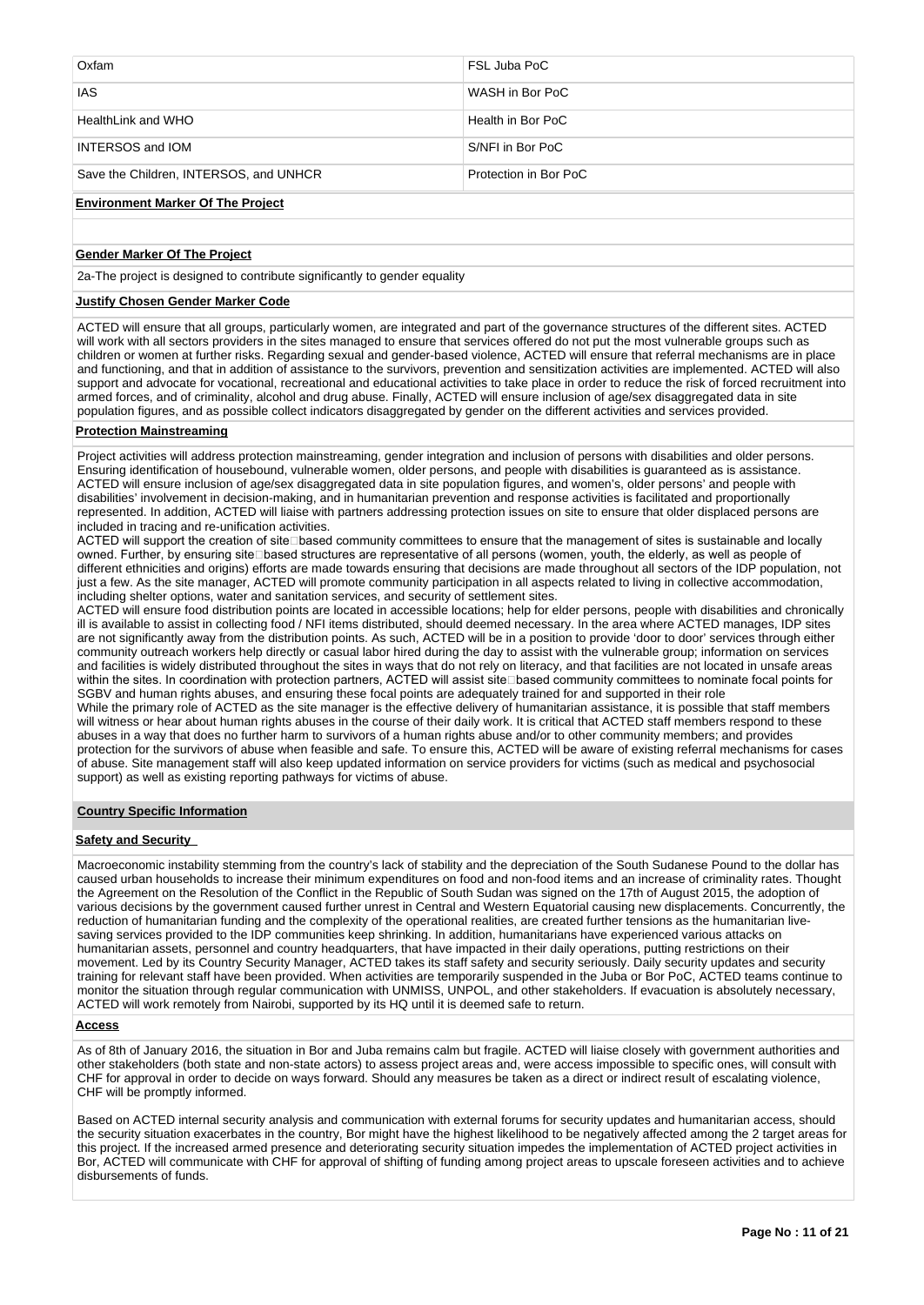# **BUDGET**

| ⊔טטט |                                                                                                                                                                                                                                                                                                                                                                                                                                                                                                                                                                                                                                                                                                                                                                                                                                   |     |                     |                             |                                          |                           |                   |
|------|-----------------------------------------------------------------------------------------------------------------------------------------------------------------------------------------------------------------------------------------------------------------------------------------------------------------------------------------------------------------------------------------------------------------------------------------------------------------------------------------------------------------------------------------------------------------------------------------------------------------------------------------------------------------------------------------------------------------------------------------------------------------------------------------------------------------------------------|-----|---------------------|-----------------------------|------------------------------------------|---------------------------|-------------------|
| Code | <b>Budget Line Description</b>                                                                                                                                                                                                                                                                                                                                                                                                                                                                                                                                                                                                                                                                                                                                                                                                    |     | D / S Quantity Unit | cost                        | <b>Duration</b><br><b>Recurran</b><br>ce | $\%$<br>charged<br>to CHF | <b>Total Cost</b> |
|      | <b>Staff and Other Personnel Costs</b>                                                                                                                                                                                                                                                                                                                                                                                                                                                                                                                                                                                                                                                                                                                                                                                            |     |                     |                             |                                          |                           |                   |
| 1.1  | Site Manager Juba/Bor                                                                                                                                                                                                                                                                                                                                                                                                                                                                                                                                                                                                                                                                                                                                                                                                             | D   |                     | $1 \, 5,000$<br>.00         | 3                                        | 50%                       | 7,500.00          |
|      | As site managers in UN house in Juba, the site manager is the main contact for all coordination activities in both POC sites<br>(PoC1 and 3) in Juba. The Site Manger is also responsible for Central Equatoria State Focal Point responsibilities.                                                                                                                                                                                                                                                                                                                                                                                                                                                                                                                                                                               |     |                     |                             |                                          |                           |                   |
| 1.2  | Site Officer Juba                                                                                                                                                                                                                                                                                                                                                                                                                                                                                                                                                                                                                                                                                                                                                                                                                 | D   |                     | 2 4,000<br>.00              | 3                                        | 50%                       | 12,000.00         |
|      | In full support to the site managers, site officers will mainly be involved in daily operational and support to the partners on the<br>ground in POC sites 1 and 3.                                                                                                                                                                                                                                                                                                                                                                                                                                                                                                                                                                                                                                                               |     |                     |                             |                                          |                           |                   |
| 1.3  | <b>AME Officer</b>                                                                                                                                                                                                                                                                                                                                                                                                                                                                                                                                                                                                                                                                                                                                                                                                                | D   |                     | 2 4,000<br>.00              | 3                                        | 25%                       | 6,000.00          |
|      | Based in ACTED Juba base, covering both 2 POC sites, /he will supervise the overall preparation and implementation of the CHF<br>project in the field; manage the national AMEU field staff. S/he will make sure that all activities are fully relevant with ACTED<br>standards in terms of project cycle management, and remain in line with emergency needs from host, IDP and returnee<br>communities. A second officer, based in Bor will supervise the overall preparation and implementation of the CHF project in the<br>field; manage the national AMEU field staff. S/he will liaise with relevant local authorities. S/he will make sure that all activities are<br>fully relevant with ACTED standards in terms of project cycle management, and remain in line with emergency needs from host<br>and IDP communities. |     |                     |                             |                                          |                           |                   |
| 1.4  | Camp Manager Bor                                                                                                                                                                                                                                                                                                                                                                                                                                                                                                                                                                                                                                                                                                                                                                                                                  | D   |                     | $1 \, 5,000$<br>.00         | 2                                        | 100%                      | 10,000.00         |
|      | The site manager is in charge of liaising with all the partner in the PoC. S/he is the main focal point for all coordination of activities                                                                                                                                                                                                                                                                                                                                                                                                                                                                                                                                                                                                                                                                                        |     |                     |                             |                                          |                           |                   |
| 1.5  | Area Coordinator Bor                                                                                                                                                                                                                                                                                                                                                                                                                                                                                                                                                                                                                                                                                                                                                                                                              | D   |                     | $1 \overline{5,500}$<br>.00 | 3                                        | 50%                       | 8,250.00          |
|      | Under the supervision of the Deputy Country Director, the employee will directly supervise the overall organization and<br>management of the base, in liaison with officers in charge and program managers. S/he will liaise with local authorities, and other<br>development partners. S/he will make sure that all activities are relevant and compliant with ACTED standards.                                                                                                                                                                                                                                                                                                                                                                                                                                                  |     |                     |                             |                                          |                           |                   |
| 1.6  | Area Logistics Officer Bor                                                                                                                                                                                                                                                                                                                                                                                                                                                                                                                                                                                                                                                                                                                                                                                                        | D   |                     | $1 \, 4,000$<br>.00         | 3                                        | 50%                       | 6,000.00          |
|      | S/he will be responsible for the overall logistics management of the project and of the mission, including stocks, transportation<br>and procurement. S/he will ensure that logistic procedures are properly implemented, and remain in line with ACTED guidelines<br>and donor requirements. S/he will only be in charge of supporting Akobo area mission and liaise with the country logistic team.                                                                                                                                                                                                                                                                                                                                                                                                                             |     |                     |                             |                                          |                           |                   |
| 1.7  | <b>Country Director</b>                                                                                                                                                                                                                                                                                                                                                                                                                                                                                                                                                                                                                                                                                                                                                                                                           | S   |                     | $1 \mid 7,000$<br>.00       | $\mathbf{1}$                             | 50%                       | 3,500.00          |
|      | S/he will be based in Juba with regular travels to all areas of operation. S/he will be in charge of the over-arching supervision of<br>the project as well as devising internal coordination with the Area Coordinators. S/he will be liaising with CHF on all issues that<br>might arise during project implementation and most importantly will play the role in the advocacy at the highest coordination<br>bodies and agencies at the national and international level.                                                                                                                                                                                                                                                                                                                                                      |     |                     |                             |                                          |                           |                   |
| 1.8  | <b>DCD Operations</b>                                                                                                                                                                                                                                                                                                                                                                                                                                                                                                                                                                                                                                                                                                                                                                                                             | l s | 1                   | 6,000 <br>.00               | 1                                        | 50%                       | 3,000.00          |
|      | S/he will be based in Juba with frequent travel. S/he will be in charge of the over-arching supervision of the support and<br>operations of the project such as devising internal coordination with the Area Coordinator, working closely with logistic, finance<br>and audit departments. S/He will finally provide support and organize training on administration, logistics and finance procedures<br>for the staff working on the project.                                                                                                                                                                                                                                                                                                                                                                                   |     |                     |                             |                                          |                           |                   |
| 1.9  | Country Finance/Logistics Manager                                                                                                                                                                                                                                                                                                                                                                                                                                                                                                                                                                                                                                                                                                                                                                                                 | S   |                     | 2   5,000<br>.00            | 1                                        | 50%                       | 5,000.00          |
|      | Based in Juba, the country finance manager will be responsible for the financial aspects of the project such as budget follow-up,<br>financial reporting and cash transfers. S/he will be responsible for supervision of the finance and administration department of<br>ACTED South Sudan. He/she will make sure that ACTED's internal financial and administrative procedures are respected, as<br>well as donor requirements. Based in Juba, the country logistics manager will be responsible for the overall logistics management<br>of the project and of the mission, including stocks, transportation and procurement. S/he will ensure that logistic procedures are<br>properly implemented, and remain in line with ACTED guidelines and donor requirements.                                                            |     |                     |                             |                                          |                           |                   |
| 1.10 | Country Project Development Manager                                                                                                                                                                                                                                                                                                                                                                                                                                                                                                                                                                                                                                                                                                                                                                                               | D   |                     | $1 \, 5,000$<br>.00         | $\mathbf{1}$                             | 50%                       | 2,500.00          |
|      | The international employee will supervise all reporting activities, including liaison and reports to/with CHF. S/he will participate to<br>coordination and cluster meetings in Juba with occasional travel to field locations to support program management activities in<br>the field.                                                                                                                                                                                                                                                                                                                                                                                                                                                                                                                                          |     |                     |                             |                                          |                           |                   |
| 1.11 | Country AME Manager                                                                                                                                                                                                                                                                                                                                                                                                                                                                                                                                                                                                                                                                                                                                                                                                               | D   |                     | $1 \mid 5,000$<br>.00       | $\mathbf{1}$                             | 50%                       | 2,500.00          |
|      | Based in Juba with displacements to field bases, the employee will supervise all monitoring and evaluation activities, including<br>beneficiary selection, lessons learned, capitalization, impact evaluation. S/he will participate to coordination and cluster meetings<br>in Juba.                                                                                                                                                                                                                                                                                                                                                                                                                                                                                                                                             |     |                     |                             |                                          |                           |                   |
| 1.12 | <b>Country Security Manager</b>                                                                                                                                                                                                                                                                                                                                                                                                                                                                                                                                                                                                                                                                                                                                                                                                   | S   |                     | 1   6,000<br>.00            | 1                                        | 50%                       | 3,000.00          |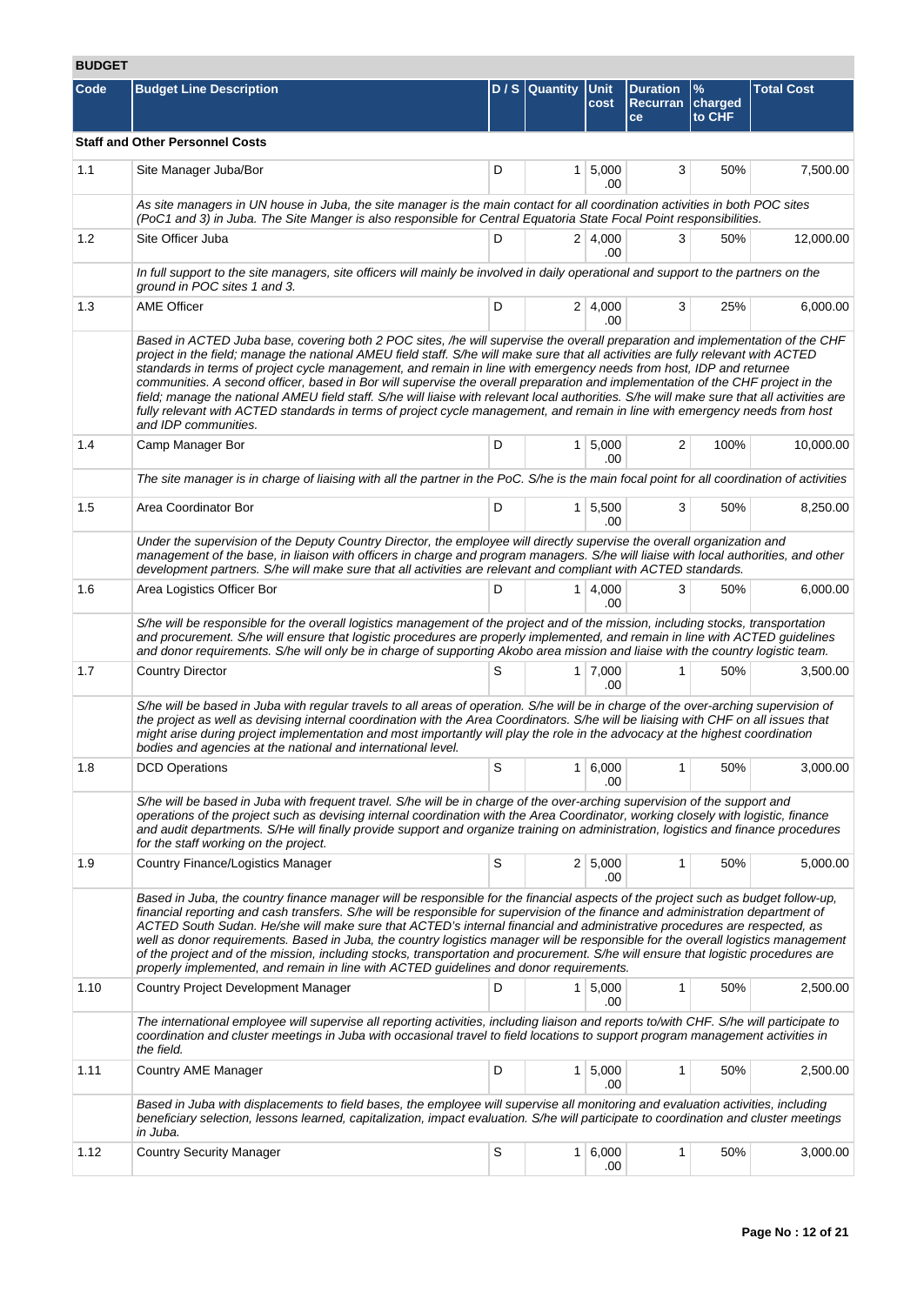|      | Based in Juba with regular travel, the Security advisor is a crucial post for the current situation in South Sudan. S/he will provide<br>analysis of security situation in the whole country. The incumbent will also be in charge of direct liaison with the NGO security<br>Forum and UN OCHA, for example, for access of humanitarian services in Juba and Jonglei.                                                                                                                                                                                                                                                                                                                                                                                                                                                                                                                                                                                                                                                                                                                                                                                                                                                                                                                                                                                                                                                                                                                                                                                                                                                                                                                                                                                                                                                                                                                                                                                                                                                                                                                                                                                                                                                                                                                                                                                                                                                                                                                                                                                                                                                                                                                                                                                                                                                                                                                                 |   |                |                       |              |      |           |  |  |  |  |
|------|--------------------------------------------------------------------------------------------------------------------------------------------------------------------------------------------------------------------------------------------------------------------------------------------------------------------------------------------------------------------------------------------------------------------------------------------------------------------------------------------------------------------------------------------------------------------------------------------------------------------------------------------------------------------------------------------------------------------------------------------------------------------------------------------------------------------------------------------------------------------------------------------------------------------------------------------------------------------------------------------------------------------------------------------------------------------------------------------------------------------------------------------------------------------------------------------------------------------------------------------------------------------------------------------------------------------------------------------------------------------------------------------------------------------------------------------------------------------------------------------------------------------------------------------------------------------------------------------------------------------------------------------------------------------------------------------------------------------------------------------------------------------------------------------------------------------------------------------------------------------------------------------------------------------------------------------------------------------------------------------------------------------------------------------------------------------------------------------------------------------------------------------------------------------------------------------------------------------------------------------------------------------------------------------------------------------------------------------------------------------------------------------------------------------------------------------------------------------------------------------------------------------------------------------------------------------------------------------------------------------------------------------------------------------------------------------------------------------------------------------------------------------------------------------------------------------------------------------------------------------------------------------------------|---|----------------|-----------------------|--------------|------|-----------|--|--|--|--|
| 1.13 | Country Finance/Logistics/Audit Officer                                                                                                                                                                                                                                                                                                                                                                                                                                                                                                                                                                                                                                                                                                                                                                                                                                                                                                                                                                                                                                                                                                                                                                                                                                                                                                                                                                                                                                                                                                                                                                                                                                                                                                                                                                                                                                                                                                                                                                                                                                                                                                                                                                                                                                                                                                                                                                                                                                                                                                                                                                                                                                                                                                                                                                                                                                                                | S |                | 3   4,000<br>.00      | 1            | 50%  | 6,000.00  |  |  |  |  |
|      | Based in Juba, the Country Finance Officer support the Country Finance Manager on the accountancy of the country/ s/he will be<br>travelling to the field to provide support to the field teams on finance procedures and accounting. Based in Juba, the logistics<br>officer will provide support to the Country Logistic manager, regarding procurement, stock and transportation. Based in Juba, the<br>audit officer support the coordination office and make sure that ACTED's internal financial and administrative procedures are<br>respected, as well as donor requirements.                                                                                                                                                                                                                                                                                                                                                                                                                                                                                                                                                                                                                                                                                                                                                                                                                                                                                                                                                                                                                                                                                                                                                                                                                                                                                                                                                                                                                                                                                                                                                                                                                                                                                                                                                                                                                                                                                                                                                                                                                                                                                                                                                                                                                                                                                                                  |   |                |                       |              |      |           |  |  |  |  |
| 1.14 | Country Project Development Officer                                                                                                                                                                                                                                                                                                                                                                                                                                                                                                                                                                                                                                                                                                                                                                                                                                                                                                                                                                                                                                                                                                                                                                                                                                                                                                                                                                                                                                                                                                                                                                                                                                                                                                                                                                                                                                                                                                                                                                                                                                                                                                                                                                                                                                                                                                                                                                                                                                                                                                                                                                                                                                                                                                                                                                                                                                                                    | D |                | $1 \mid 4,000$<br>.00 | 1            | 50%  | 2,000.00  |  |  |  |  |
|      | Based in Juba with travel, the employee will supervise all reporting activities, including liaison and reports to/with CHF. S/he will<br>participate to coordination and cluster meetings in Juba.                                                                                                                                                                                                                                                                                                                                                                                                                                                                                                                                                                                                                                                                                                                                                                                                                                                                                                                                                                                                                                                                                                                                                                                                                                                                                                                                                                                                                                                                                                                                                                                                                                                                                                                                                                                                                                                                                                                                                                                                                                                                                                                                                                                                                                                                                                                                                                                                                                                                                                                                                                                                                                                                                                     |   |                |                       |              |      |           |  |  |  |  |
| 1.15 | <b>Technical Coordinator CCCM</b>                                                                                                                                                                                                                                                                                                                                                                                                                                                                                                                                                                                                                                                                                                                                                                                                                                                                                                                                                                                                                                                                                                                                                                                                                                                                                                                                                                                                                                                                                                                                                                                                                                                                                                                                                                                                                                                                                                                                                                                                                                                                                                                                                                                                                                                                                                                                                                                                                                                                                                                                                                                                                                                                                                                                                                                                                                                                      | D | 1 <sup>1</sup> | 5,000<br>.00          | 2            | 100% | 10,000.00 |  |  |  |  |
|      | Based in Juba but roving to field sites as required, the CCCM technical coordinators provide technical support to the project in<br>terms of the design, ensure technical supervision of the activity implementation, ensure technical coordination and representation<br>with relevant partners and institutional relationships within South Sudan, provide training and capacity building with technical<br>teams, and identify and support best practices and compile lessons learned                                                                                                                                                                                                                                                                                                                                                                                                                                                                                                                                                                                                                                                                                                                                                                                                                                                                                                                                                                                                                                                                                                                                                                                                                                                                                                                                                                                                                                                                                                                                                                                                                                                                                                                                                                                                                                                                                                                                                                                                                                                                                                                                                                                                                                                                                                                                                                                                               |   |                |                       |              |      |           |  |  |  |  |
| 1.16 | CCCM staff Juba (national)                                                                                                                                                                                                                                                                                                                                                                                                                                                                                                                                                                                                                                                                                                                                                                                                                                                                                                                                                                                                                                                                                                                                                                                                                                                                                                                                                                                                                                                                                                                                                                                                                                                                                                                                                                                                                                                                                                                                                                                                                                                                                                                                                                                                                                                                                                                                                                                                                                                                                                                                                                                                                                                                                                                                                                                                                                                                             | D |                | 9 1,200<br>.00        | 3            | 85%  | 27,540.00 |  |  |  |  |
|      | those who are staying within the POC to ensure continuity of services provided in the sites. 1 camp assistant will support daily<br>operational issues for partners operating in the sites such as logistical movements, mobilizing communities, etc. Based in Juba<br>field team, the field logistic officer supports the Juba CCCM team. He is in charge of logistic coordination for the project and will<br>ensure that logistics procedures are properly implemented, and remain in line with ACTED guidelines and donor requirements.<br>He will also notably follow-up stocks, transportation and most of all procurement. Based in Juba, the field logistics assistant will<br>assist the logistics/procurement officer. S/he will notably follow-up stocks, as well as liaise with humanitarian hub in POC sites as<br>and when necessary. 2 community mobilizers will implement community mobilization support for site management related<br>activities. 1 ACTED Information officer regularly fields, refers, and responds to complaints from internally displaced persons<br>residing within the camps and are well placed to continue perfecting this mechanism during this project including on providing<br>information on durable solutions. 2 Information Assistants will support the day to day activities of the Information Officer.                                                                                                                                                                                                                                                                                                                                                                                                                                                                                                                                                                                                                                                                                                                                                                                                                                                                                                                                                                                                                                                                                                                                                                                                                                                                                                                                                                                                                                                                                                                                              |   |                |                       |              |      |           |  |  |  |  |
| 1.17 | Capital Finance, Admin, Logistics staff (national)                                                                                                                                                                                                                                                                                                                                                                                                                                                                                                                                                                                                                                                                                                                                                                                                                                                                                                                                                                                                                                                                                                                                                                                                                                                                                                                                                                                                                                                                                                                                                                                                                                                                                                                                                                                                                                                                                                                                                                                                                                                                                                                                                                                                                                                                                                                                                                                                                                                                                                                                                                                                                                                                                                                                                                                                                                                     | S |                | $16$ 1,300<br>.00     | $\mathbf{1}$ | 50%  | 10,400.00 |  |  |  |  |
|      | Based in Juba the head of finance ensure the financial supervision of the project and the mission under the supervision of the<br>Country finance manager. Based in Juba, the accountant will be in charge in accounting system implementation of the country<br>support and coordination. Based in Juba the cashier is in charge of bank and cash operations as well as the registering of these<br>operations into the accounting software. S/he also assists the country finance manager. The HR/Admin manager will be<br>responsible for the coordination of human resources (recruitment, contract, pay roll, R&R/leave follow up, personal filing,<br>insurance/tax settlement), and administrative follow-up, under the supervision of the Country finance manager in Juba. She has<br>to ensure that administrative procedures are properly implemented, and remain in line with ACTED guidelines. Reporting to the<br>Head of HR/Admin, the employee will be responsible for fulfilling the day-to-day HR and Admin tasks (recruitment, contract, pay<br>roll, R&R/leave follow up, personal filing, insurance/tax settlement), and administrative follow-up. Based in Juba, the admin<br>assistant will assist the Head of HR/Admin and the Senior HR/Admin Officer with day-to-day tasks, and if needed the liaison<br>officer. Based in Juba the capital senior logistic/procurement officer assists the Country logistic manager. He is in charge of<br>logistic coordination for the project and will ensure that logistics procedures are properly implemented, and he is in charge of the<br>procurement in line with ACTED quidelines and donor requirements. Based in Juba, the procurement/logistic assistant will assist<br>the logistics/procurement officer. S/he will notably follow-up stocks, transportation and procurement, in liaison with the<br>Logistics/procurement Officer. 2 Fleet officers are mainly in charge of fleet dispatch to and from the bases and Juba level<br>coordination office. Considering the amount of program staffs in CES, the position will mainly be in support to program team. The<br>capital asset/stock assistant Will provide support to the Logistics team, notably to monitoring and allocation of stock. Based in<br>Juba, the Senior Liaison and Partnership Officer will be in charge of liaising with local South Sudan authorities, under the<br>supervision of the Country Director. Based in Juba, the FLAT/compliance officer will ensure that all procedures are properly<br>implemented, and remain in line with ACTED guidelines and donor requirements. This national staff provides support to the<br>Security Manager by drafting security briefings for Juba-based staff and through regular liaison with teams in the field to provide<br>important information on updates to the political situation in South Sudan. |   |                |                       |              |      |           |  |  |  |  |
| 1.18 | Capital support staff (drivers, housekeepers)                                                                                                                                                                                                                                                                                                                                                                                                                                                                                                                                                                                                                                                                                                                                                                                                                                                                                                                                                                                                                                                                                                                                                                                                                                                                                                                                                                                                                                                                                                                                                                                                                                                                                                                                                                                                                                                                                                                                                                                                                                                                                                                                                                                                                                                                                                                                                                                                                                                                                                                                                                                                                                                                                                                                                                                                                                                          | S |                | 7 900.0<br>0          | 1            | 50%  | 3,150.00  |  |  |  |  |
|      | Capital drivers provide support to Juba-based staff. Capital housekeepers provide support to Juba premises.                                                                                                                                                                                                                                                                                                                                                                                                                                                                                                                                                                                                                                                                                                                                                                                                                                                                                                                                                                                                                                                                                                                                                                                                                                                                                                                                                                                                                                                                                                                                                                                                                                                                                                                                                                                                                                                                                                                                                                                                                                                                                                                                                                                                                                                                                                                                                                                                                                                                                                                                                                                                                                                                                                                                                                                            |   |                |                       |              |      |           |  |  |  |  |
| 1.19 | <b>CCCM</b> staff Bor (National)                                                                                                                                                                                                                                                                                                                                                                                                                                                                                                                                                                                                                                                                                                                                                                                                                                                                                                                                                                                                                                                                                                                                                                                                                                                                                                                                                                                                                                                                                                                                                                                                                                                                                                                                                                                                                                                                                                                                                                                                                                                                                                                                                                                                                                                                                                                                                                                                                                                                                                                                                                                                                                                                                                                                                                                                                                                                       | D |                | $4 \mid 1,200$<br>.00 | 3            | 60%  | 8,640.00  |  |  |  |  |
|      | Acting as main interpreter and supporting fully to the camp management site, the camp officer will mainly be those who are<br>staying within the POC to ensure continuity of services provided in the sites. The camp assistant will provide general support and<br>assistance to the camp management team. 1 community mobilizer in Bor will implement community mobilization activities<br>especially related to camp management. The construction assistant officer will be responsible for the daily work planning of<br>infrastructure activities in the sites, as well as team planning and management, supervision of work, and general on-site support.                                                                                                                                                                                                                                                                                                                                                                                                                                                                                                                                                                                                                                                                                                                                                                                                                                                                                                                                                                                                                                                                                                                                                                                                                                                                                                                                                                                                                                                                                                                                                                                                                                                                                                                                                                                                                                                                                                                                                                                                                                                                                                                                                                                                                                        |   |                |                       |              |      |           |  |  |  |  |
| 1.20 | Finance, admin, logistics officer -Bor (National)                                                                                                                                                                                                                                                                                                                                                                                                                                                                                                                                                                                                                                                                                                                                                                                                                                                                                                                                                                                                                                                                                                                                                                                                                                                                                                                                                                                                                                                                                                                                                                                                                                                                                                                                                                                                                                                                                                                                                                                                                                                                                                                                                                                                                                                                                                                                                                                                                                                                                                                                                                                                                                                                                                                                                                                                                                                      | S |                | 5 1,100<br>.00        | 3            | 50%  | 8,250.00  |  |  |  |  |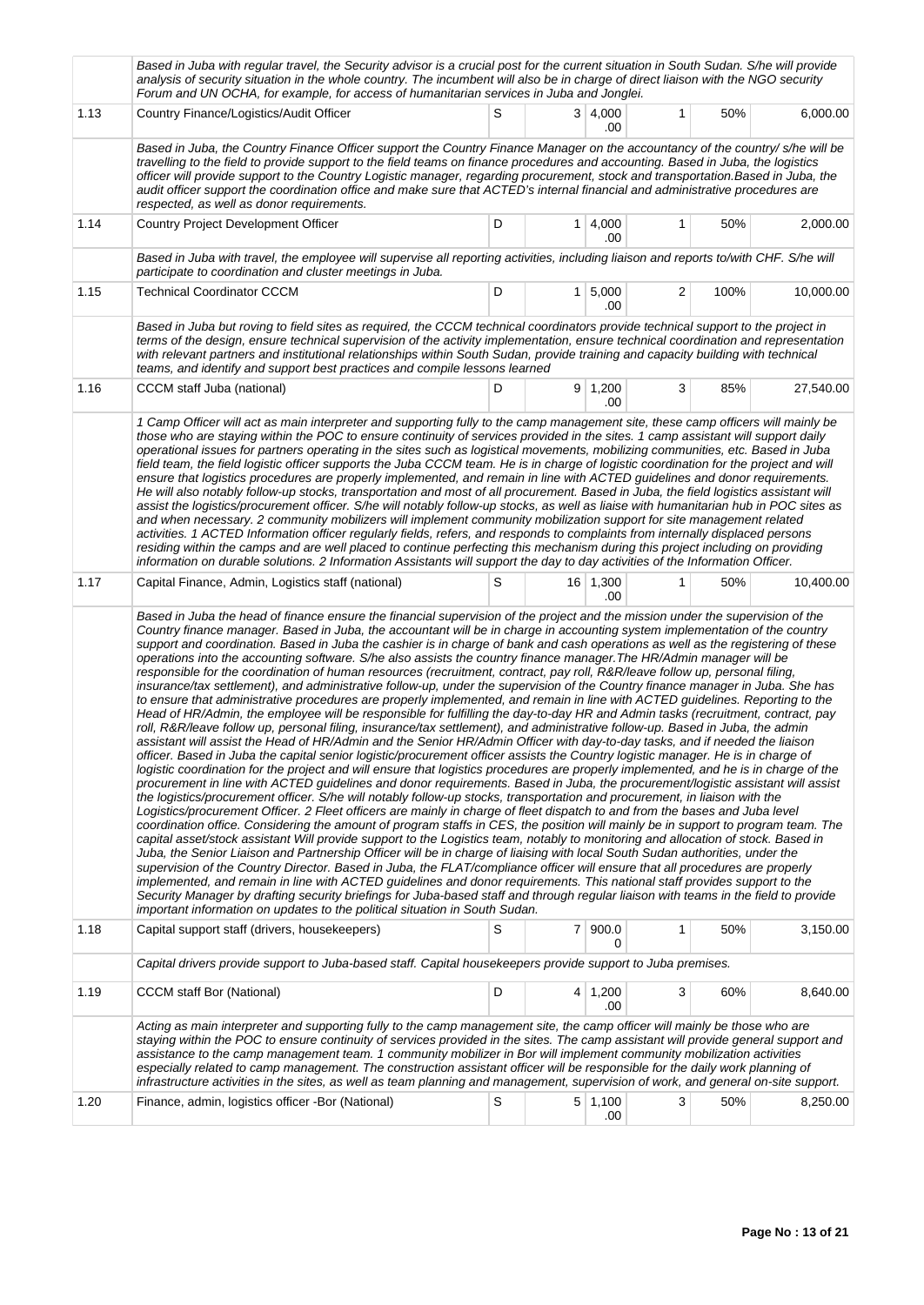|                  | Based in Bor, the finance officer will assist the Country Finance Manager in the financial supervision of the project. S/he will<br>notably ensure that all financial and accounting procedures. Based in Bor, the Logistics Officer will be responsible for local<br>procurement. S/he will ensure that logistics procedures are in line with ACTED and donor guidelines. Based in Bor, the Security<br>Officer is responsible for providing information to the country office on the security situation within Bor. The security officer<br>implements security procedures at the ACTED compound and the contracted security company. 1 Logistics Assistant/<br>Storekeeper in Bor will manage stock and local procurement in support of the camp management team. Driver will provide<br>support to Bor-based staff in transportation between the ACTED office and the Bor POC and throughout Bor town. |      |                |                       |   |      |            |  |  |  |
|------------------|------------------------------------------------------------------------------------------------------------------------------------------------------------------------------------------------------------------------------------------------------------------------------------------------------------------------------------------------------------------------------------------------------------------------------------------------------------------------------------------------------------------------------------------------------------------------------------------------------------------------------------------------------------------------------------------------------------------------------------------------------------------------------------------------------------------------------------------------------------------------------------------------------------|------|----------------|-----------------------|---|------|------------|--|--|--|
|                  | <b>Section Total</b>                                                                                                                                                                                                                                                                                                                                                                                                                                                                                                                                                                                                                                                                                                                                                                                                                                                                                       |      |                |                       |   |      | 145,230.00 |  |  |  |
|                  | <b>Supplies, Commodities, Materials</b>                                                                                                                                                                                                                                                                                                                                                                                                                                                                                                                                                                                                                                                                                                                                                                                                                                                                    |      |                |                       |   |      |            |  |  |  |
| 2.1              | Community Mobilization-Juba                                                                                                                                                                                                                                                                                                                                                                                                                                                                                                                                                                                                                                                                                                                                                                                                                                                                                | D    | $\mathbf{1}$   | 2,073<br>.50          | 2 | 100% | 4,147.00   |  |  |  |
|                  | ACTED's community mobilisation team works on a continual basis with community structures in the site, disseminating<br>information, listening to concerns from camp community, and supporting community events. This includes Supporting events run<br>for or by the community, by providing stationary or water/juice for Partner-run trainings, global events (World Aids Day, Mental<br>Health Day etc), and cultural celebrations.                                                                                                                                                                                                                                                                                                                                                                                                                                                                     |      |                |                       |   |      |            |  |  |  |
| $2.2\,$          | <b>Community Mobilization-Bor</b>                                                                                                                                                                                                                                                                                                                                                                                                                                                                                                                                                                                                                                                                                                                                                                                                                                                                          | D    |                | $1 \mid 1,771$<br>.15 | 3 | 100% | 5,313.45   |  |  |  |
|                  | In Bor, ACTED's community mobilization team works on a continual basis with community structures in the site, disseminating<br>information, listening to concerns from camp community, and supporting community events. In Bor, successful camp cleaning<br>campaigns will be run on an as-needed basis.                                                                                                                                                                                                                                                                                                                                                                                                                                                                                                                                                                                                   |      |                |                       |   |      |            |  |  |  |
| 2.3              | Reception of individuals relocated within Juba PoCs-Material                                                                                                                                                                                                                                                                                                                                                                                                                                                                                                                                                                                                                                                                                                                                                                                                                                               | 100% | 3,444.00       |                       |   |      |            |  |  |  |
|                  | ACTED will receive relocated individuals from POC 1 Ext. 2 to POC 3 providing transitional shelter and community mobilization<br>support, so arrivals from POC 1 can meet with camp leadership structures and traditional leaders                                                                                                                                                                                                                                                                                                                                                                                                                                                                                                                                                                                                                                                                          |      |                |                       |   |      |            |  |  |  |
| 2.4              | Reception of individuals relocated within Juba POCs- Casual<br>Labour                                                                                                                                                                                                                                                                                                                                                                                                                                                                                                                                                                                                                                                                                                                                                                                                                                      | 100% | 20,337.50      |                       |   |      |            |  |  |  |
|                  | This line is allocated to cover the cost of casual labour to assist in the reception of individuals from POC 1 Ext. 2.                                                                                                                                                                                                                                                                                                                                                                                                                                                                                                                                                                                                                                                                                                                                                                                     |      |                |                       |   |      |            |  |  |  |
| 2.5              | Maintenance works carried out by ACTED directly in Juba<br>such as drainage works, bridge building, minimal shelter<br>rehabilitation                                                                                                                                                                                                                                                                                                                                                                                                                                                                                                                                                                                                                                                                                                                                                                      | 100% | 115,017.54     |                       |   |      |            |  |  |  |
|                  | In Juba PoCs, anticipating the site to be open for at least a further year, ACTED will conduct general maintenance in the site, e.g.<br>repair of bridges, fencing, roofing, vector control, improvement/repair of drainage, repair of signs and information boards.                                                                                                                                                                                                                                                                                                                                                                                                                                                                                                                                                                                                                                       |      |                |                       |   |      |            |  |  |  |
| 2.6              | Casual labour- Juba POC                                                                                                                                                                                                                                                                                                                                                                                                                                                                                                                                                                                                                                                                                                                                                                                                                                                                                    | 100% | 15,277.60      |                       |   |      |            |  |  |  |
|                  | Skilled and unskilled laborers will be hired to maintain site management/maintenance activities in the Juba POC.                                                                                                                                                                                                                                                                                                                                                                                                                                                                                                                                                                                                                                                                                                                                                                                           |      |                |                       |   |      |            |  |  |  |
| 2.7              | Maintenance works carried out by ACTED directly in Bor such<br>as drainage works, bridge building, minimal shelter<br>rehabilitation                                                                                                                                                                                                                                                                                                                                                                                                                                                                                                                                                                                                                                                                                                                                                                       | D    | $\mathbf{1}$   | 6,288<br>.33          | 3 | 100% | 18,864.99  |  |  |  |
|                  | Some very small-scale maintenance is anticipated in Bor to ensure the site remains safe and secure for residents and<br>humanitarian partners until depopulation can occur – specifically, reconstructing damaged fencing, and provision of sandbags for<br>households in areas of the site prone to bad flooding.                                                                                                                                                                                                                                                                                                                                                                                                                                                                                                                                                                                         |      |                |                       |   |      |            |  |  |  |
| 2.8              | Casual Labour- Bor PoC                                                                                                                                                                                                                                                                                                                                                                                                                                                                                                                                                                                                                                                                                                                                                                                                                                                                                     | D    |                | 17 178.0<br>0         | 3 | 100% | 9,078.00   |  |  |  |
|                  | Skilled and unskilled labourers will be hired to maintain site management/maintenance activities in the Bor PoC.                                                                                                                                                                                                                                                                                                                                                                                                                                                                                                                                                                                                                                                                                                                                                                                           |      |                |                       |   |      |            |  |  |  |
| 2.9              | Coordination of Decommissioning process in Bor                                                                                                                                                                                                                                                                                                                                                                                                                                                                                                                                                                                                                                                                                                                                                                                                                                                             | D    |                | $1 \mid 1,671$<br>.67 | 0 | 100% | 0.00       |  |  |  |
|                  | In Bor, ACTED will decommission its own structures in the site (selected in agreement with UNMISS). While expecting partners to<br>be responsible for their own sector decommissioning, and pending agreement with UNMISS as to respective responsibilities,<br>based on past experience of PoC site decommissioning in South Sudan, ACTED will also provide casual labor, clean-up<br>materials, and trucks to support the final clearance of materials from the site.                                                                                                                                                                                                                                                                                                                                                                                                                                    |      |                |                       |   |      |            |  |  |  |
| 2.10             | Bore Site Decommissioning Labor                                                                                                                                                                                                                                                                                                                                                                                                                                                                                                                                                                                                                                                                                                                                                                                                                                                                            | D    |                | 97.67 17.00           | 0 | 100% | 0.00       |  |  |  |
|                  | This line will enable ACTED to contract skilled or unskilled casual laborers in decommissioning.                                                                                                                                                                                                                                                                                                                                                                                                                                                                                                                                                                                                                                                                                                                                                                                                           |      |                |                       |   |      |            |  |  |  |
| 2.11             | Information campaigns on peace agreement and options<br>available for durable solutions                                                                                                                                                                                                                                                                                                                                                                                                                                                                                                                                                                                                                                                                                                                                                                                                                    | D    | 1 <sup>1</sup> | 938.1<br>5            | 2 | 100% | 1,876.30   |  |  |  |
|                  | In Bor, ACTED will conduct large-scale community information campaigns, working closely with other partners in the site,<br>ensuring the site population are well-informed about the Peace Agreement, about the situation outside of the site, and options for<br>their movement and settlement outside the PoC.                                                                                                                                                                                                                                                                                                                                                                                                                                                                                                                                                                                           |      |                |                       |   |      |            |  |  |  |
| 2.12             | CCCM training and capacity building (Juba and Bor)                                                                                                                                                                                                                                                                                                                                                                                                                                                                                                                                                                                                                                                                                                                                                                                                                                                         | D    | $\mathbf{1}$   | 6,100<br>.00          | 1 | 100% | 6,100.00   |  |  |  |
|                  | Trainings and capacity-building of local authorities, camp leadership, humanitarian partners, and camp management staff. Costs<br>include UNHAS flights, international flight to attend Training of Trainers, facility rental, printing of materials, stationery.                                                                                                                                                                                                                                                                                                                                                                                                                                                                                                                                                                                                                                          |      |                |                       |   |      |            |  |  |  |
|                  | <b>Section Total</b>                                                                                                                                                                                                                                                                                                                                                                                                                                                                                                                                                                                                                                                                                                                                                                                                                                                                                       |      |                |                       |   |      | 199,456.38 |  |  |  |
| <b>Equipment</b> |                                                                                                                                                                                                                                                                                                                                                                                                                                                                                                                                                                                                                                                                                                                                                                                                                                                                                                            |      |                |                       |   |      |            |  |  |  |
| 3.1              | Laptops                                                                                                                                                                                                                                                                                                                                                                                                                                                                                                                                                                                                                                                                                                                                                                                                                                                                                                    | S    | 4              | 700.0<br>0            | 1 | 100% | 2,800.00   |  |  |  |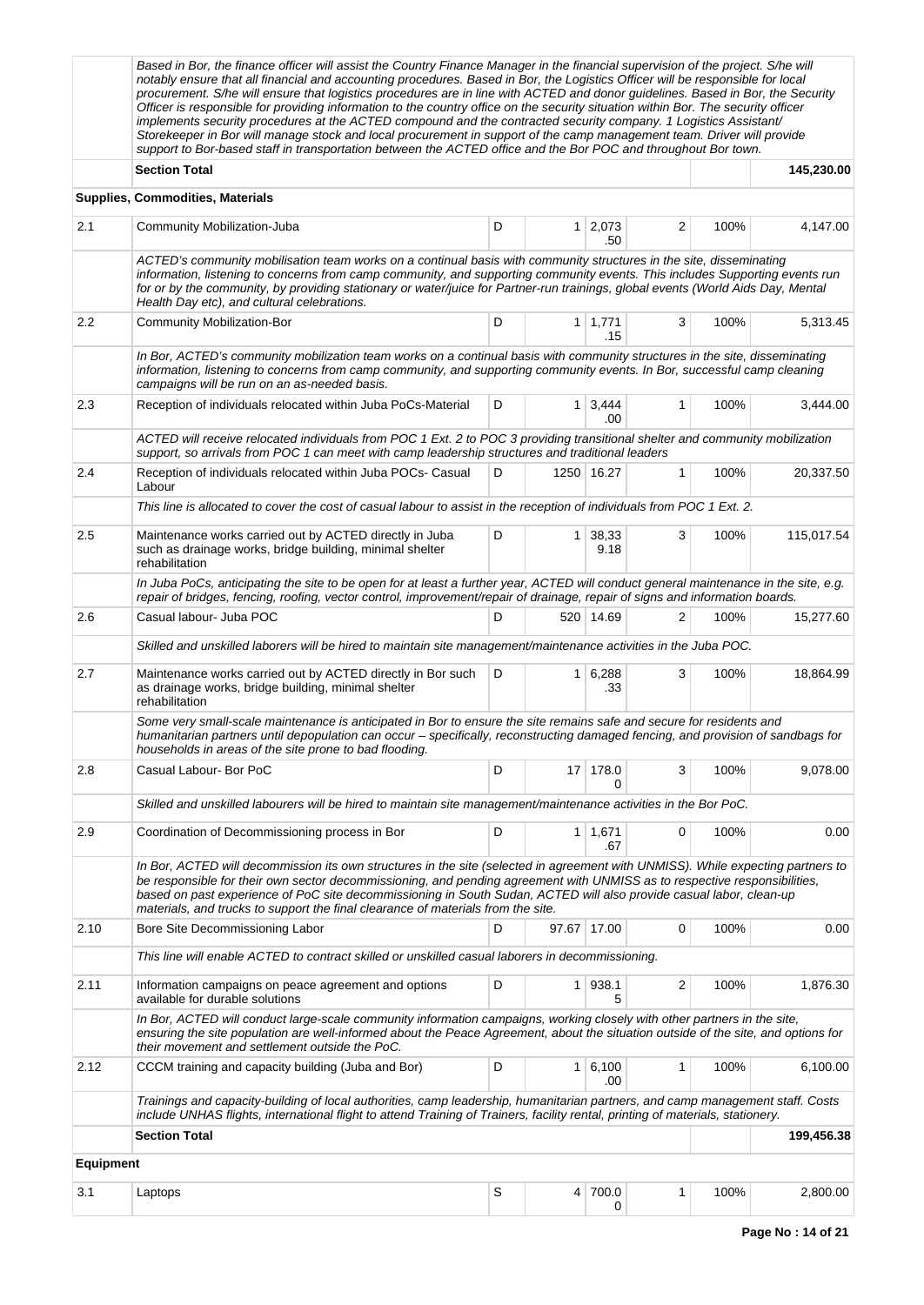|               | Laptops and other related IT and communications equipment will be procured and supplied to support and program staff -<br>predominantly for replacement equipment due to wear and tear.                                                                                                                                                                                                                                                                                                                                                                       |   |                 |                        |              |      |           |
|---------------|---------------------------------------------------------------------------------------------------------------------------------------------------------------------------------------------------------------------------------------------------------------------------------------------------------------------------------------------------------------------------------------------------------------------------------------------------------------------------------------------------------------------------------------------------------------|---|-----------------|------------------------|--------------|------|-----------|
| 3.2           | Radio HF/VHF                                                                                                                                                                                                                                                                                                                                                                                                                                                                                                                                                  | S |                 | $4 \mid 1,200$<br>.00  | $\mathbf{1}$ | 100% | 4.800.00  |
|               | Radio HF/VHF is an essential piece of security equipment for communication as it allows our staff to communicate with their main<br>base in Juba, when there is no phone network available or when the phone net work is very poor. This is an essential item in a<br>context like South Sudan; these radios will support project staff inlarge scale population movements.                                                                                                                                                                                   |   |                 |                        |              |      |           |
| 3.3           | Program staff equipment (smartphone / phone / camera)                                                                                                                                                                                                                                                                                                                                                                                                                                                                                                         | D |                 | 1 5,650<br>.00         | $\mathbf{1}$ | 100% | 5,650.00  |
|               | In order to ensure better program documentation of activities, ACTED will procure smartphones easy to use for ODK software for<br>the AMEU teams, phones for easy contact while deployed to the field, cameras to take photos of infrastructure works and<br>community events- predominantly for replacement equipment due to wear and tear.                                                                                                                                                                                                                  |   |                 |                        |              |      |           |
| 3.4           | Generator - 6 KVA - PoC Juba                                                                                                                                                                                                                                                                                                                                                                                                                                                                                                                                  | D | 1 <sup>1</sup>  | 3,000<br>.00           | 0            | 100% | 0.00      |
|               | A 6 KVA generator will be purchased to improve support and project implementation in Juba PoCs. The cost estimate is based<br>on recent procurements.                                                                                                                                                                                                                                                                                                                                                                                                         |   |                 |                        |              |      |           |
| 3.5           | Visibility                                                                                                                                                                                                                                                                                                                                                                                                                                                                                                                                                    | D |                 | $2 \mid 1,000$<br>.00  | $\mathbf{1}$ | 50%  | 1,000.00  |
|               | This line will allow ACTED to purchase appropriate visibility items to demonstrate that ACTED is the implementing partner of this<br>project, and that the Common Humanitarian Fund is the main donor.                                                                                                                                                                                                                                                                                                                                                        |   |                 |                        |              |      |           |
|               | <b>Section Total</b>                                                                                                                                                                                                                                                                                                                                                                                                                                                                                                                                          |   |                 |                        |              |      | 14,250.00 |
|               | <b>Contractual Services</b>                                                                                                                                                                                                                                                                                                                                                                                                                                                                                                                                   |   |                 |                        |              |      |           |
| 4.1           | <b>Capital Security Company</b>                                                                                                                                                                                                                                                                                                                                                                                                                                                                                                                               | S |                 | $1 \mid 12,50$<br>0.00 | 1            | 50%  | 6,250.00  |
|               | ACTED will use this line to hire guards from a local security company who will be stationed at the ACTED guesthouse and office.                                                                                                                                                                                                                                                                                                                                                                                                                               |   |                 |                        |              |      |           |
| 4.2           | Security Company Bor                                                                                                                                                                                                                                                                                                                                                                                                                                                                                                                                          | S | 1 <sup>1</sup>  | 4,600<br>.00           | 3            | 50%  | 6,900.00  |
|               | ACTED will use this line to hire guards from a local security company who will be stationed at the ACTED guesthouse and office.                                                                                                                                                                                                                                                                                                                                                                                                                               |   |                 |                        |              |      |           |
| 4.3           | Rental car (Poc Juba and Bor)                                                                                                                                                                                                                                                                                                                                                                                                                                                                                                                                 | D | 4 <sup>1</sup>  | 2,520<br>.00           | 2            | 100% | 20,160.00 |
|               | This line will enable ACTED to pay the price of a 4 rental cars in both Juba and Bor.                                                                                                                                                                                                                                                                                                                                                                                                                                                                         |   |                 |                        |              |      |           |
| 4.4           | Truck rental (PoC Juba)                                                                                                                                                                                                                                                                                                                                                                                                                                                                                                                                       | D |                 | 6 250.0<br>0           | $\mathbf{1}$ | 100% | 1,500.00  |
|               | 1 truck will be rented for transportation of supplies and goods in the Juba POC.                                                                                                                                                                                                                                                                                                                                                                                                                                                                              |   |                 |                        |              |      |           |
| 4.5           | <b>IT Contractor</b>                                                                                                                                                                                                                                                                                                                                                                                                                                                                                                                                          | S | 1               | 3,500<br>.00           | 0            | 100% | 0.00      |
|               | A Contractor for supporting ACTED staff in IT will be hired on this line.                                                                                                                                                                                                                                                                                                                                                                                                                                                                                     |   |                 |                        |              |      |           |
|               | <b>Section Total</b>                                                                                                                                                                                                                                                                                                                                                                                                                                                                                                                                          |   |                 |                        |              |      | 34,810.00 |
| <b>Travel</b> |                                                                                                                                                                                                                                                                                                                                                                                                                                                                                                                                                               |   |                 |                        |              |      |           |
| 5.1           | National travel                                                                                                                                                                                                                                                                                                                                                                                                                                                                                                                                               | S | 15 <sup>1</sup> | 400.0                  | 3            | 25%  | 4,500.00  |
|               | This line will cover 15 tickets for national travel through UNHAS flights from Juba-Bor-Juba.                                                                                                                                                                                                                                                                                                                                                                                                                                                                 |   |                 |                        |              |      |           |
| 5.2           | <b>International Travel</b>                                                                                                                                                                                                                                                                                                                                                                                                                                                                                                                                   | S |                 | $5 \mid 1,200$<br>.00  | 3            | 25%  | 4,500.00  |
|               | This line will cover 5 tickets for international staff from Home/Paris - Juba and return. Currently, the city of origin and destination<br>are unknown as the project staffs have not yet been recruited. However, this information will be provided to CHF as soon as<br>locations are known. These flights will allow international staff to come to post to start their mission, and return home following<br>the completion on contracts. The unit price of international flights is USD 2,000 in line with average standard prices in economic<br>class. |   |                 |                        |              |      |           |
| 5.3           | Transport Juba- Field (cargo)                                                                                                                                                                                                                                                                                                                                                                                                                                                                                                                                 | D | 14700           | 1.00                   | 0            | 100% | 0.00      |
|               | This line will cover the transportation of materials by cargo from Juba to Bor, especially during the rainy season, when roads<br>become more impassable.                                                                                                                                                                                                                                                                                                                                                                                                     |   |                 |                        |              |      |           |
|               | <b>Section Total</b>                                                                                                                                                                                                                                                                                                                                                                                                                                                                                                                                          |   |                 |                        |              |      | 9,000.00  |
|               | <b>General Operating and Other Direct Costs</b>                                                                                                                                                                                                                                                                                                                                                                                                                                                                                                               |   |                 |                        |              |      |           |
| 7.1           | Office/GH rent Juba                                                                                                                                                                                                                                                                                                                                                                                                                                                                                                                                           | S |                 | 2 20,00<br>0.00        | 3            | 25%  | 30,000.00 |
|               | The cost covers 2 units of GH, offices and warehouses for all locations of project amounting to an average of 25% of the total<br>cost per unit that varies per each location.                                                                                                                                                                                                                                                                                                                                                                                |   |                 |                        |              |      |           |
| 7.2           | Office / GH supplies - Juba                                                                                                                                                                                                                                                                                                                                                                                                                                                                                                                                   | S |                 | 2   850.0<br>$\Omega$  | 1            | 50%  | 850.00    |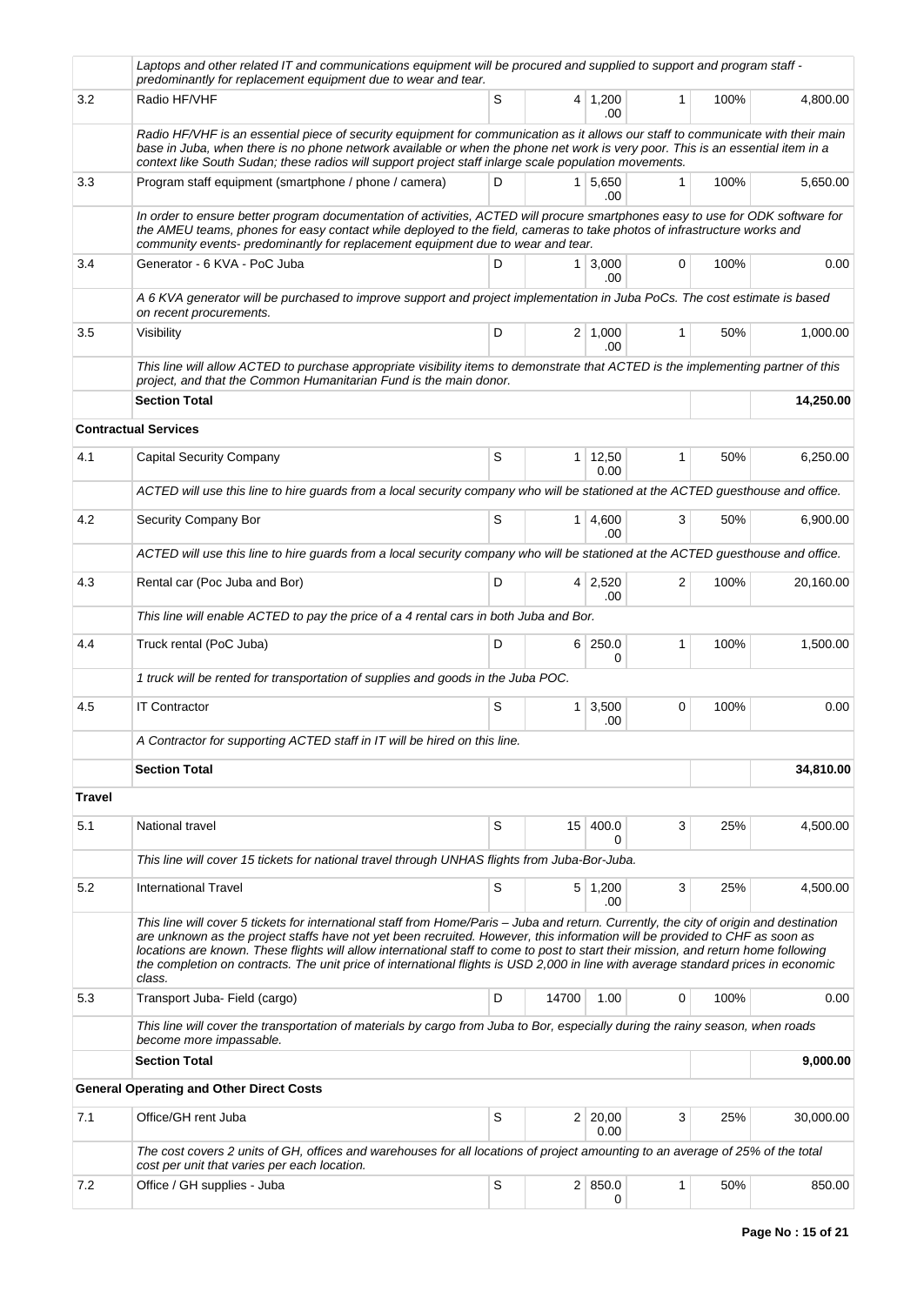|      | The budget includes support cost for 4 field bases, in terms of stationary, furniture, boards, and other required office and<br>guesthouse supplies. Items will be procured locally or in Juba, according to current market prices. The unit cost is provided per<br>each unit is in line with the estimated amount per month. |   |                       |              |      |           |
|------|--------------------------------------------------------------------------------------------------------------------------------------------------------------------------------------------------------------------------------------------------------------------------------------------------------------------------------|---|-----------------------|--------------|------|-----------|
| 7.3  | Communication costs Juba                                                                                                                                                                                                                                                                                                       | S | 1 650.0<br>$\Omega$   | $\mathbf{1}$ | 50%  | 325.00    |
|      | Communication costs will cover phone and internet air time costs including recharge cards for mobile phones will be used on a<br>monthly base located to the international and national staff according to a standard internal table of allocation.                                                                            |   |                       |              |      |           |
| 7.4  | V-Sat Airtime - Juba                                                                                                                                                                                                                                                                                                           | S | 1 5,800<br>.00.       | 1            | 50%  | 2,900.00  |
|      | Coverage of the monthly cost of the Airtime in field offices. The unit cost is in line with market prices and covering one third of the<br>project costs only                                                                                                                                                                  |   |                       |              |      |           |
| 7.5  | Bank charges/Legal Fees                                                                                                                                                                                                                                                                                                        | S | 1 2,920<br>.00        | $\mathbf{1}$ | 50%  | 1,460.00  |
|      | \$1895 will be allocated for banking fees related to transfer of cash between bases, statement, ledger fees as well as for potential<br>legal fees.                                                                                                                                                                            |   |                       |              |      |           |
| 7.6  | Fuel and maintenance vehicle-Juba                                                                                                                                                                                                                                                                                              | D | $4 \mid 1,300$<br>.00 | 3            | 70%  | 10,920.00 |
|      | ACTED is allocating fuel and maintenance for 4 vehicles in Juba.                                                                                                                                                                                                                                                               |   |                       |              |      |           |
| 7.7  | Fuel and maintenance generator Juba                                                                                                                                                                                                                                                                                            | S | $2 \mid 1,200$<br>.00 | 1            | 50%  | 1,200.00  |
|      | ACTED is allocating \$1200 for fuel and maintenance of existing generators in Juba.                                                                                                                                                                                                                                            |   |                       |              |      |           |
| 7.8  | Security upgrade Juba                                                                                                                                                                                                                                                                                                          | S | $1 \mid 2,500$<br>.00 | 1            | 50%  | 1,250.00  |
|      | \$1250 will be allocated for appropriate security upgrades to the ACTED office and guesthouse in Juba.                                                                                                                                                                                                                         |   |                       |              |      |           |
| 7.9  | Office Rent Bor-PoC                                                                                                                                                                                                                                                                                                            | S | $1 \mid 1,200$<br>.00 | 3            | 75%  | 2,700.00  |
|      | \$2700 will be allocated to maintain the rent of the ACTED office in Bor.                                                                                                                                                                                                                                                      |   |                       |              |      |           |
| 7.10 | Office/GH Maintenance and rehabilitation-Bor                                                                                                                                                                                                                                                                                   | S | 2   550.0<br>$\Omega$ | 3            | 75%  | 2,475.00  |
|      | \$1650 will be allocated to perform maintenance and rehabilitation of the ACTED office and guesthouse in Bor.                                                                                                                                                                                                                  |   |                       |              |      |           |
| 7.11 | Office supplies - Bor                                                                                                                                                                                                                                                                                                          | S | 1 650.0<br>$\Omega$   | 3            | 75%  | 1,462.50  |
|      | \$975 will be allocated to cover the cost of office supplies for program and support staff based in Bor                                                                                                                                                                                                                        |   |                       |              |      |           |
| 7.12 | Communication costs Bor                                                                                                                                                                                                                                                                                                        | S | 1   550.0<br>$\Omega$ | 3            | 75%  | 1,237.50  |
|      | \$825 will be allocated to cover phone and internet air time for support and program teams in Bor.                                                                                                                                                                                                                             |   |                       |              |      |           |
| 7.13 | Fuel and maintenance vehicle -Bor                                                                                                                                                                                                                                                                                              | D | $1 \mid 1,250$<br>.00 | 3            | 100% | 3,750.00  |
|      | \$3750.00 will be allocated for fuel and maintenance of 1 vehicle in Bor.                                                                                                                                                                                                                                                      |   |                       |              |      |           |
| 7.14 | Fuel and maintenance generator - Bor                                                                                                                                                                                                                                                                                           | S | 1 950.0<br>0          | 3            | 75%  | 2,137.50  |
|      | \$1,710.000 will be allocated for fuel and maintenance of 1 generator in Bor.                                                                                                                                                                                                                                                  |   |                       |              |      |           |
| 7.15 | Security upgrade - Bor                                                                                                                                                                                                                                                                                                         | S | 1 2,500<br>.00.       | $\mathbf{1}$ | 75%  | 1,875.00  |
|      | \$1,500.00 will be allocated for security upgrades to the ACTED office and guesthouse in Bor.                                                                                                                                                                                                                                  |   |                       |              |      |           |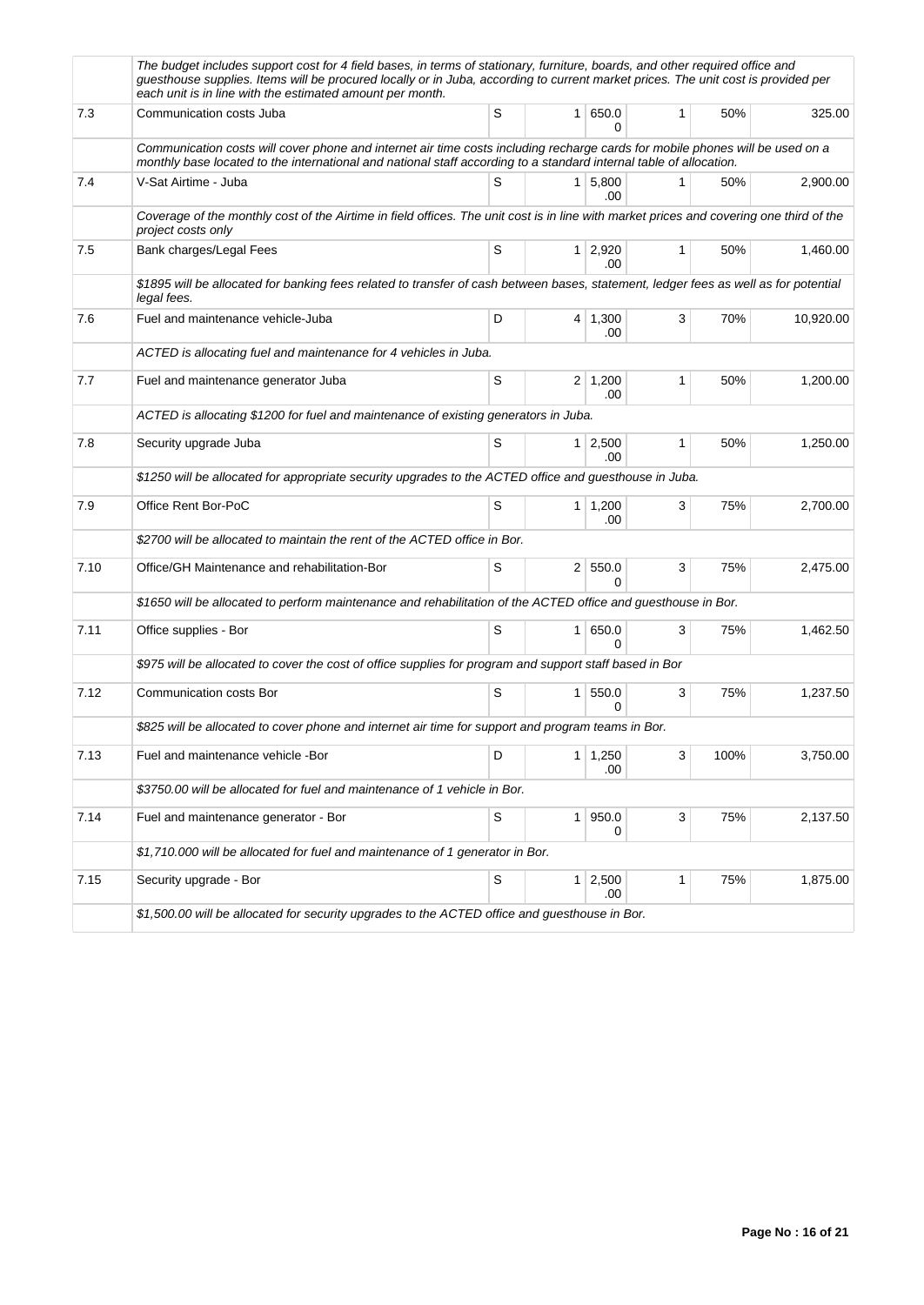| 7.16              | Audit Amount                                                                                                                                                             | S          | 1        | 5,000<br>.00 | 0 | 100% | 0.00       |
|-------------------|--------------------------------------------------------------------------------------------------------------------------------------------------------------------------|------------|----------|--------------|---|------|------------|
|                   | ACTED allocated \$5,000 (1% of the total budget for the first quarter) for the expense of the firm appointed by CHF to perform the<br>audit after the project's closure. |            |          |              |   |      |            |
|                   | <b>Section Total</b>                                                                                                                                                     |            |          |              |   |      | 64,542.50  |
| <b>SubTotal</b>   |                                                                                                                                                                          |            | 16,721.6 |              |   |      | 467,288.88 |
| Direct            |                                                                                                                                                                          |            |          |              |   |      | 345,366.38 |
| Support           |                                                                                                                                                                          | 121,922.50 |          |              |   |      |            |
| <b>PSC Cost</b>   |                                                                                                                                                                          |            |          |              |   |      |            |
|                   | <b>PSC Cost Percent</b>                                                                                                                                                  |            |          |              |   |      | 7%         |
| <b>PSC Amount</b> |                                                                                                                                                                          |            |          |              |   |      | 32,710.22  |
| <b>Total Cost</b> |                                                                                                                                                                          |            |          |              |   |      | 499,999.10 |
|                   |                                                                                                                                                                          |            |          |              |   |      |            |
|                   | <b>Grand Total CHF Cost</b>                                                                                                                                              |            |          |              |   |      | 499,999.10 |

# **Project Locations**

| <b>Location</b>      | <b>Estimated</b><br>percentage<br>of budget<br>for each<br><b>location</b> |            | <b>Estimated number of beneficiaries</b> | for each location |     |               | <b>Activity Name</b>                                                                                                                                                                                                                                                                                                                                                                                                                                                                                                                                                                                                                                                                                                                                                                                                                                                                                                                                                                                                                                                                                                                                                                                                                                                                                                                                                                                                                                                                                                                                                                                                                                                                                                                                                                                                                                                                                                                                                                                                                                                                                                                                                                                                                                                           |
|----------------------|----------------------------------------------------------------------------|------------|------------------------------------------|-------------------|-----|---------------|--------------------------------------------------------------------------------------------------------------------------------------------------------------------------------------------------------------------------------------------------------------------------------------------------------------------------------------------------------------------------------------------------------------------------------------------------------------------------------------------------------------------------------------------------------------------------------------------------------------------------------------------------------------------------------------------------------------------------------------------------------------------------------------------------------------------------------------------------------------------------------------------------------------------------------------------------------------------------------------------------------------------------------------------------------------------------------------------------------------------------------------------------------------------------------------------------------------------------------------------------------------------------------------------------------------------------------------------------------------------------------------------------------------------------------------------------------------------------------------------------------------------------------------------------------------------------------------------------------------------------------------------------------------------------------------------------------------------------------------------------------------------------------------------------------------------------------------------------------------------------------------------------------------------------------------------------------------------------------------------------------------------------------------------------------------------------------------------------------------------------------------------------------------------------------------------------------------------------------------------------------------------------------|
|                      |                                                                            | <b>Men</b> | <b>Women</b>                             | <b>Boys</b>       |     | Girls   Total |                                                                                                                                                                                                                                                                                                                                                                                                                                                                                                                                                                                                                                                                                                                                                                                                                                                                                                                                                                                                                                                                                                                                                                                                                                                                                                                                                                                                                                                                                                                                                                                                                                                                                                                                                                                                                                                                                                                                                                                                                                                                                                                                                                                                                                                                                |
| Jonglei -> Bor South | 20                                                                         | 490        | 592                                      | 530               | 677 | 2,289         | Activity 1.1.1 : Participating in the CCCM Cluster<br>as co-coordination agency- As NGO Co-<br>Coordinator of the CCCM Cluster, ACTED will<br>work closely with the Cluster lead agencies and<br>members in undertaking support to the Cluster<br>coordination mechanism. This includes planning<br>and development of strategy, representation at<br>national Inter-Cluster level, advocacy on behalf<br>of CCCM and partners, coordination of activities,<br>and monitoring and reporting.<br>In addition, in line with the CCCM Cluster<br>strategy of 2016, ACTED will undertake training<br>and capacity-building of local authorities, camp<br>leadership, humanitarian partners, and camp<br>management staff. Training schedule will be<br>determined in collaboration with the Cluster,<br>projected to include introductory Camp<br>Management trainings, attendance of Training of<br>Trainers by ACTED staff, plus delivery of<br>trainings at Bor and Juba site level to NGO/UN<br>staff, local authorities, camp leadership as<br>needed<br>Activity 1.1.2 : Monitoring and disseminating<br>information as State level Focal Point for Central<br>Equatorial and Lakes- StatesACTED will<br>continue its work of 2015 as State Focal Point for<br>Central Equatoria and Lakes States, utilizing<br>expertise of knowledge of local dynamics of staff<br>already located in the States and familiar with the<br>context. The role of the SFP will be developed in<br>line with the Cluster strategy, including acting as<br>focal point for the CCCM Cluster in the inter-<br>Cluster mechanism in the state.<br>Activity 1.1.3 : Participating in national POC<br>meeting and 2 cluster coordination mechanisms<br>in Juba and Bor-As a site management agency,<br>ACTED will continue to attend regular<br>coordination meetings both at a site and national<br>level, with representation from the Camp<br>Managers and Technical Coordinator<br>respectively, working with partners (humanitarian<br>and UNMISS) on addressing and resolving<br>issues arising in the sites, advocating on behalf<br>of communities and humanitarian partners, and<br>in 2016, with site depopulation of PoCs tabled as<br>a priority, with a particular focus on advocating |
|                      |                                                                            |            |                                          |                   |     |               |                                                                                                                                                                                                                                                                                                                                                                                                                                                                                                                                                                                                                                                                                                                                                                                                                                                                                                                                                                                                                                                                                                                                                                                                                                                                                                                                                                                                                                                                                                                                                                                                                                                                                                                                                                                                                                                                                                                                                                                                                                                                                                                                                                                                                                                                                |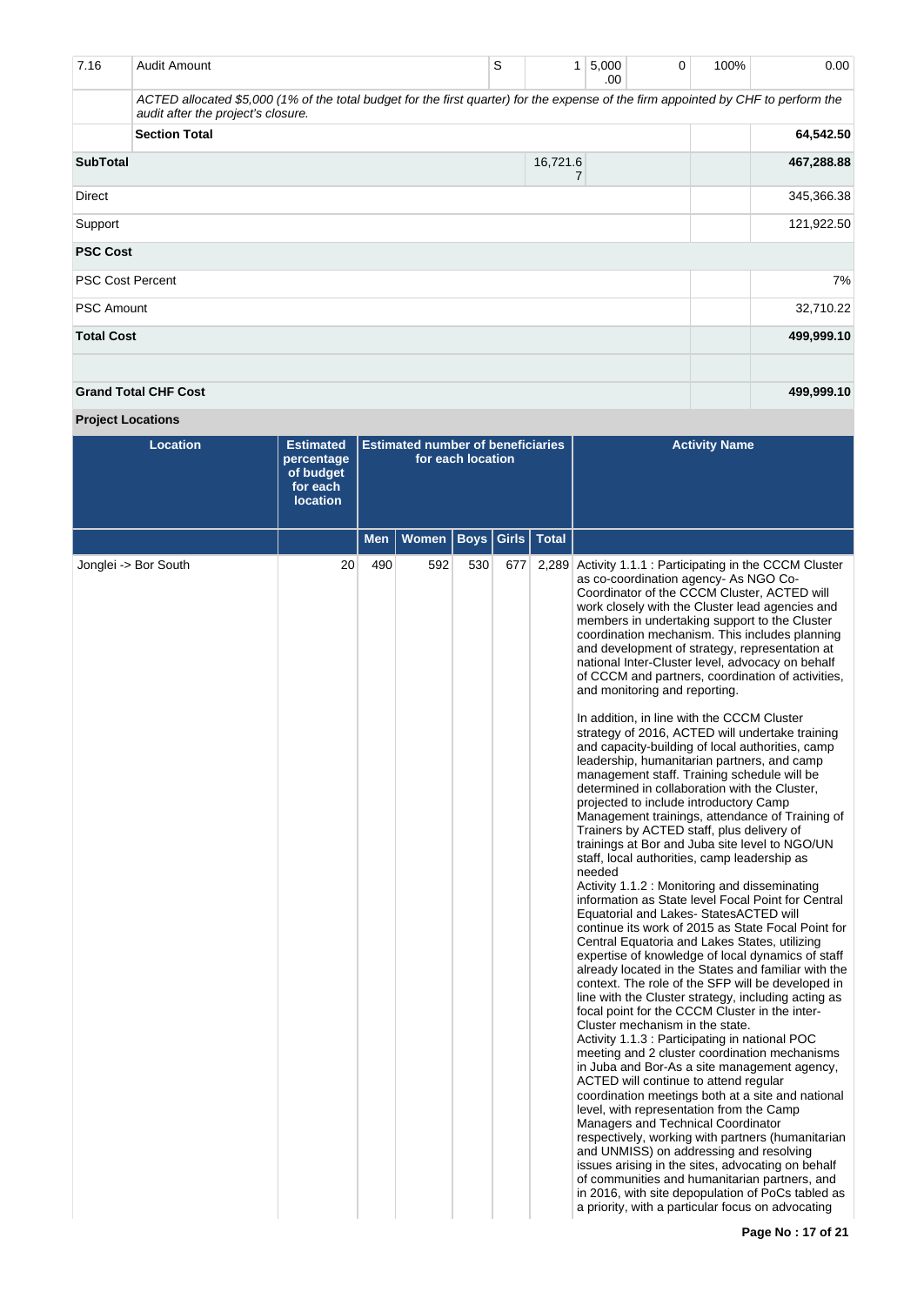for timely and well-managed and wellcommunicated implementation of transitional or durable solutions.

Activity 1.2.1 : Support to community governance structures- In both PoCs, ACTED actively supports and promotes community governance structures in the sites - . This includes supporting camp governance structures through the provision of small running costs (e.g. stationary and tshirts), and the donation of minimal furniture (tables, chairs and lockable cupboards). This enables the community to run their own assessments, facilitate their own meetings, disseminate and record information. As camp management, ACTED will also facilitate meetings with different community groups (Elders, Women's Representatives, Youth Groups) and Partners, to discuss pressing issues and promote CCCM reporting structures – in Juba PoCs this includes the chairing of regular community meetings in each of the PoCs, as well as working with the Block Leaders and Executive Committee, Youth Committee and Women's Committee.

Activity 1.2.2 : Maintaining coordination through regular meetings, updates and communication flows between different partners working in IDP Site- As Camp Management agency, ACTED also works to ensure good coordination between partners in the site – humanitarian and UNMISS. This includes provision of regularly updated 3Ws, contacts lists, and stakeholder mapping tools. Activity 1.2.3 : Community Mobilization- ACTED's community mobilisation team works on a continual basis with community structures in the site, disseminating information, listening to concerns from camp community, and supporting community events. This includes Supporting events run for or by the community, by providing stationary or water/juice for Partner-run trainings, global events (World Aids Day, Mental Health Day etc), and cultural celebrations. In addition, information campaigns will be run as needed – in information campaigns will be run as needed the first half of 2016 in Bor, the key focus of information campaigns will be on site depopulation. In both Juba PoCs and Bor, fire safety campaigns will be run as dry season approaches and fire risk rises, giving training to community groups on fire safety as well as information dissemination to the camp community. This will be complemented by the provision of fire extinguishers to key community focal places, e.g. community centres, schools, churches, block leaders, along with training on how t

Activity 1.2.4 : Complaints and Feedback Mechanisms are operational within both locations- With a continued commitment to enhancing accountability to the site population, ACTED will continue with its existing CFM structures – whereby site residents can easily access the opportunity to raise concerns or complaints related to any sector within the site.

Complaints are collected and registered by trained staff at the ACTED information desks. Complaints are then referred to partners with a request for action to be taken. The CFM loop is then closed through follow-up calls to the partners, and 'closure' of complaints cases. Importance is placed on confidentiality particularly in the instance of complaints arising with potential Protection concerns, and staff will continue to be trained as to appropriate responses in these circumstances, including knowledge of referral pathways.

Activity 1.3.1 : Reception of individuals relocated within Juba PoCs.-ACTED anticipates to receive the families relocating from POC 1 Annex 2 into POC3. This will include:

Structural preparation of the site: additional site levelling and building of bridges for new areas (assumption that UNMISS will grade the site),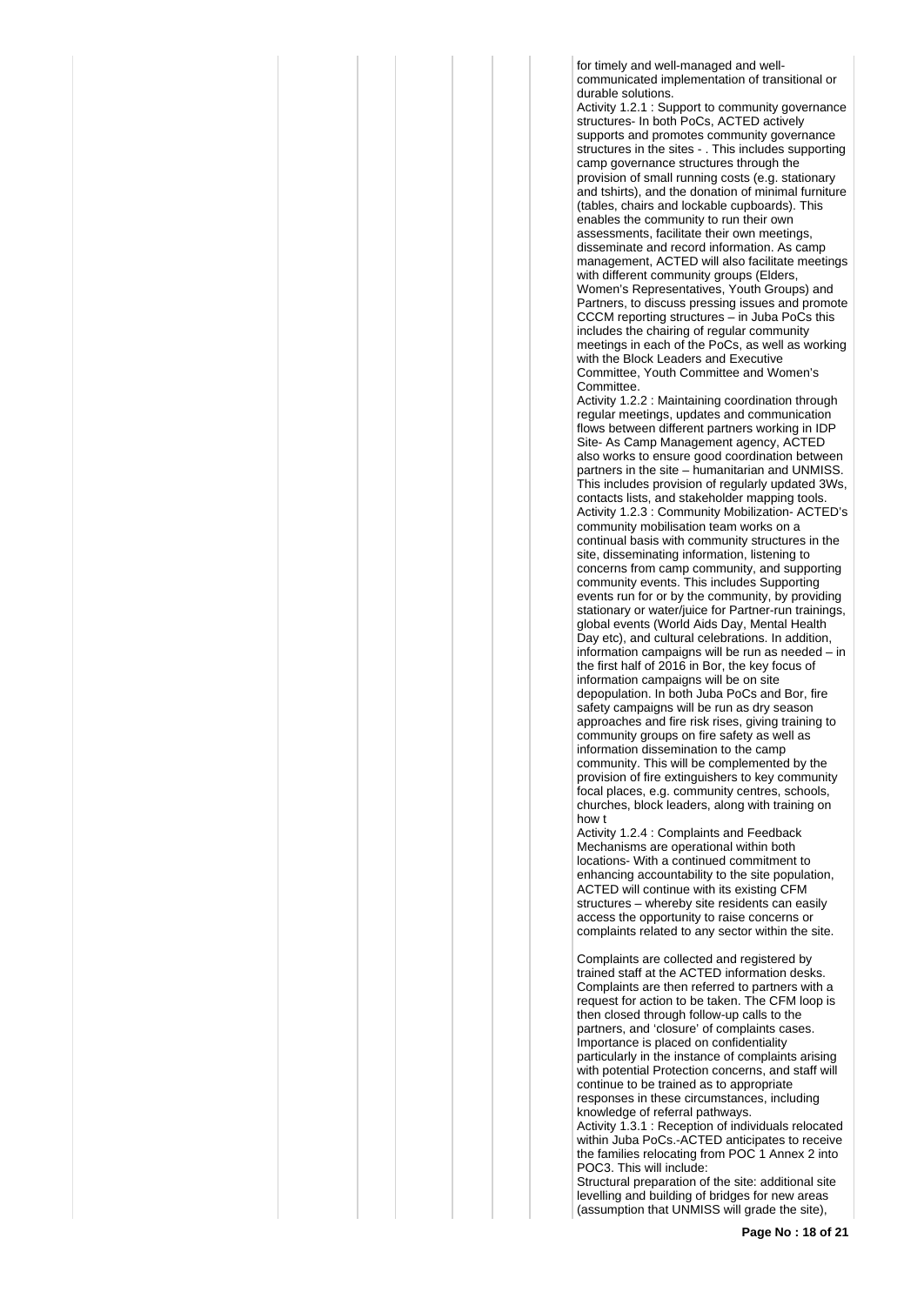|                           |          |                   |            | plus demarcation. Provision of transit shelter: to<br>those individuals who have not constructed their<br>shelter in time, or for vulnerable individuals who<br>are waiting for assistance. Community<br>Mobilisation: ensuring relocated residents are<br>introduced to new block leaders and integrated<br>fully, running information campaigns explaining<br>reason for relocation and new services available.<br>Protection: construction of shelters for vulnerable<br>households, through casual labour.<br>Activity 1.3.2 : Maintenance works carried out by<br>ACTED directly in Juba and Bor, such as<br>drainage works, bridge building, minimal shelter<br>rehabilitation- In Juba PoCs, anticipating the site<br>to be open for at least a further year, ACTED will<br>conduct general maintenance in the site, e.g.<br>repair of bridges, fencing, roofing, vector control,<br>improvement/repair of drainage, repair of signs<br>and information boards. This activity is on-going<br>on an as-needed basis, primarily conducted<br>through the hiring of casual labour in the site,<br>also therefore providing much-needed income-<br>generating opportunities for site residents. Some<br>very small-scale maintenance is anticipated in<br>Bor to ensure the site remains safe and secure<br>for residents and humanitarian partners until<br>depopulation can occur – specifically,<br>reconstructing damaged fencing, and provision of<br>sandbags for households in areas of the site<br>prone to bad flooding. In Juba, an ongoing<br>concern for residents' safety has been a lack of<br>lighting at night. Having e<br>Activity 2.1.1 : Information desks established-<br>ACTED information desks are equipped with<br>tools and information to function as information<br>hubs related to peace process and operations<br>within the sites. ACTED will strengthen its<br>Information Desk (staffed every day), and public<br>information campaigns will be conducted through<br>varying channels such as dissemination of<br>information materials, use of community<br>noticeboards, community meetings, etc.<br>Activity 2.1.2 : In Bor, ACTED will conduct large-<br>scale community information campaigns, working<br>closely with other partners in the site, ensuring<br>the site population are well-informed about the<br>Peace Agreement, about the situation outside of<br>the site, and options for their movement and<br>settlement outside the PoC. A particular focus<br>will be made on reaching women, who may be<br>less likely to attend community meetings, and on<br>households headed by vulnerable individuals<br>who may not access public information easily.<br>During the phase of depopulation itself, ACTED<br>will maintain its ongoing assistance to<br>households headed by vulnerable persons, e.g.<br>through assistance with shelter dismantling.<br>Finally, anticipating eventual depopulation of UN<br>House PoCs, ACTED will start a focus on<br>information to the site community on the Peace<br>Agreement, and the situation outside of the site.<br>Within the initial 3 month period this activity will<br>mainly focus on preparation for the informational<br>campaigns; as such, indicators associated with<br>the activity have been moved to the second half<br>of the project. |
|---------------------------|----------|-------------------|------------|----------------------------------------------------------------------------------------------------------------------------------------------------------------------------------------------------------------------------------------------------------------------------------------------------------------------------------------------------------------------------------------------------------------------------------------------------------------------------------------------------------------------------------------------------------------------------------------------------------------------------------------------------------------------------------------------------------------------------------------------------------------------------------------------------------------------------------------------------------------------------------------------------------------------------------------------------------------------------------------------------------------------------------------------------------------------------------------------------------------------------------------------------------------------------------------------------------------------------------------------------------------------------------------------------------------------------------------------------------------------------------------------------------------------------------------------------------------------------------------------------------------------------------------------------------------------------------------------------------------------------------------------------------------------------------------------------------------------------------------------------------------------------------------------------------------------------------------------------------------------------------------------------------------------------------------------------------------------------------------------------------------------------------------------------------------------------------------------------------------------------------------------------------------------------------------------------------------------------------------------------------------------------------------------------------------------------------------------------------------------------------------------------------------------------------------------------------------------------------------------------------------------------------------------------------------------------------------------------------------------------------------------------------------------------------------------------------------------------------------------------------------------------------------------------------------------------------------------------------------------------------------------------------------------------------------------------------------------------------------------------------------------------------------------------------------------------------------------------------------------------------------------------------------------------------------------------------------------------------------------------------------------------------------------------------------------------------------------------------|
| Central Equatoria -> Juba | 80 7,436 | 6,251 7,153 7,150 | 27,99<br>0 | Activity 1.1.1: Participating in the CCCM Cluster<br>as co-coordination agency- As NGO Co-<br>Coordinator of the CCCM Cluster, ACTED will<br>work closely with the Cluster lead agencies and<br>members in undertaking support to the Cluster<br>coordination mechanism. This includes planning<br>and development of strategy, representation at<br>national Inter-Cluster level, advocacy on behalf<br>of CCCM and partners, coordination of activities,<br>and monitoring and reporting.<br>In addition, in line with the CCCM Cluster                                                                                                                                                                                                                                                                                                                                                                                                                                                                                                                                                                                                                                                                                                                                                                                                                                                                                                                                                                                                                                                                                                                                                                                                                                                                                                                                                                                                                                                                                                                                                                                                                                                                                                                                                                                                                                                                                                                                                                                                                                                                                                                                                                                                                                                                                                                                                                                                                                                                                                                                                                                                                                                                                                                                                                                                                |
|                           |          |                   |            | strategy of 2016, ACTED will undertake training<br>and capacity-building of local authorities, camp                                                                                                                                                                                                                                                                                                                                                                                                                                                                                                                                                                                                                                                                                                                                                                                                                                                                                                                                                                                                                                                                                                                                                                                                                                                                                                                                                                                                                                                                                                                                                                                                                                                                                                                                                                                                                                                                                                                                                                                                                                                                                                                                                                                                                                                                                                                                                                                                                                                                                                                                                                                                                                                                                                                                                                                                                                                                                                                                                                                                                                                                                                                                                                                                                                                      |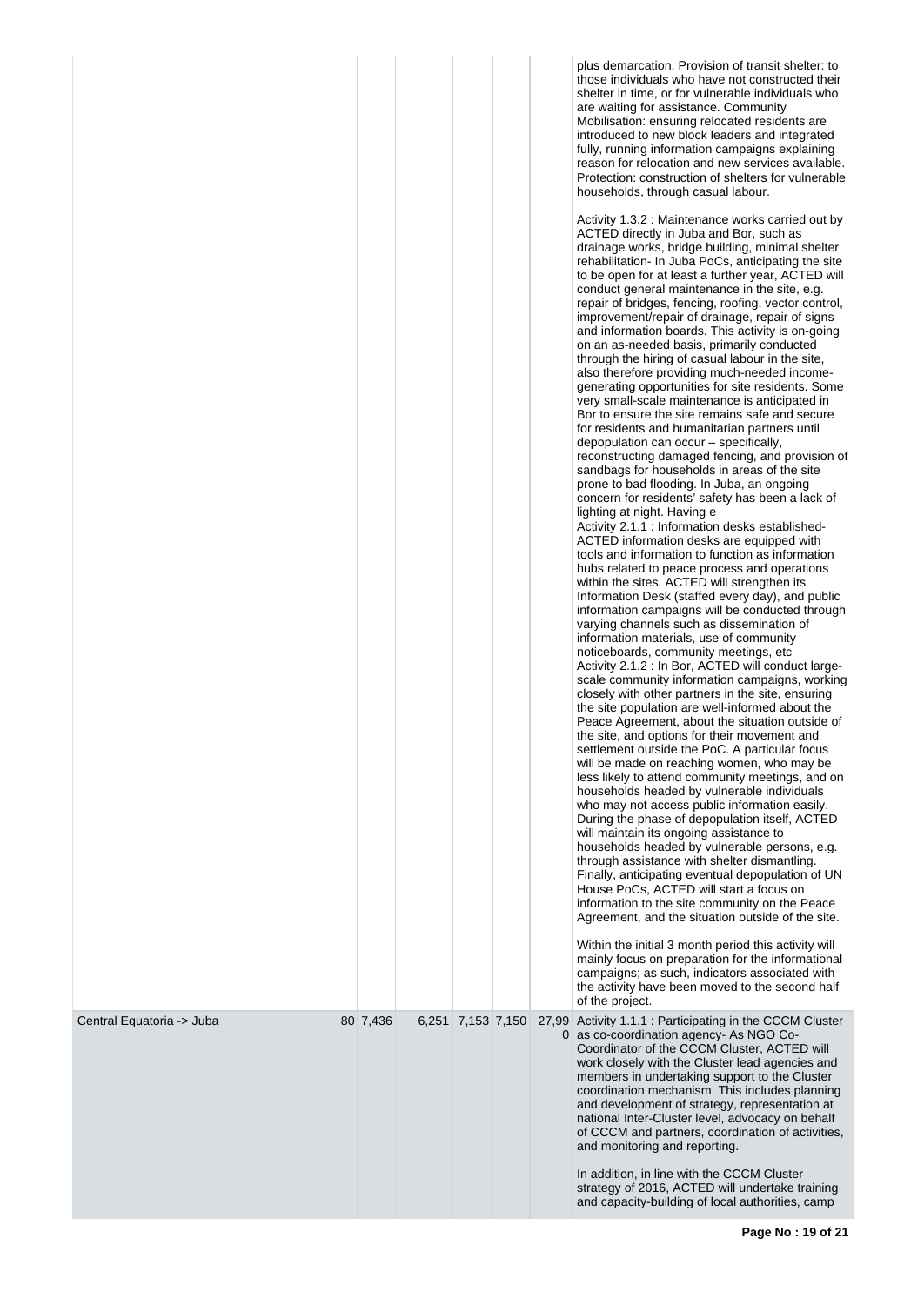leadership, humanitarian partners, and camp management staff. Training schedule will be determined in collaboration with the Cluster, projected to include introductory Camp Management trainings, attendance of Training of Trainers by ACTED staff, plus delivery of trainings at Bor and Juba site level to NGO/UN staff, local authorities, camp leadership as needed

Activity 1.1.2 : Monitoring and disseminating information as State level Focal Point for Central Equatorial and Lakes- StatesACTED will continue its work of 2015 as State Focal Point for Central Equatoria and Lakes States, utilizing expertise of knowledge of local dynamics of staff already located in the States and familiar with the context. The role of the SFP will be developed in line with the Cluster strategy, including acting as focal point for the CCCM Cluster in the inter-Cluster mechanism in the state.

Activity 1.1.3 : Participating in national POC meeting and 2 cluster coordination mechanisms in Juba and Bor-As a site management agency, ACTED will continue to attend regular coordination meetings both at a site and national level, with representation from the Camp Managers and Technical Coordinator respectively, working with partners (humanitarian and UNMISS) on addressing and resolving issues arising in the sites, advocating on behalf of communities and humanitarian partners, and in 2016, with site depopulation of PoCs tabled as a priority, with a particular focus on advocating for timely and well-managed and wellcommunicated implementation of transitional or durable solutions.

Activity 1.2.1 : Support to community governance structures- In both PoCs, ACTED actively supports and promotes community governance structures in the sites - . This includes supporting camp governance structures through the provision of small running costs (e.g. stationary and tshirts), and the donation of minimal furniture (tables, chairs and lockable cupboards). This enables the community to run their own assessments, facilitate their own meetings, disseminate and record information. As camp management, ACTED will also facilitate meetings with different community groups (Elders, Women's Representatives, Youth Groups) and Partners, to discuss pressing issues and promote CCCM reporting structures – in Juba PoCs this includes the chairing of regular community meetings in each of the PoCs, as well as working with the Block Leaders and Executive Committee, Youth Committee and Women's Committee.

Activity 1.2.2 : Maintaining coordination through regular meetings, updates and communication flows between different partners working in IDP Site- As Camp Management agency, ACTED also works to ensure good coordination between partners in the site – humanitarian and UNMISS. This includes provision of regularly updated 3Ws, contacts lists, and stakeholder mapping tools. Activity 1.2.3 : Community Mobilization- ACTED's community mobilisation team works on a continual basis with community structures in the site, disseminating information, listening to concerns from camp community, and supporting community events. This includes Supporting events run for or by the community, by providing stationary or water/juice for Partner-run trainings, global events (World Aids Day, Mental Health Day etc), and cultural celebrations. In addition, information campaigns will be run as needed – in the first half of 2016 in Bor, the key focus of information campaigns will be on site depopulation. In both Juba PoCs and Bor, fire safety campaigns will be run as dry season approaches and fire risk rises, giving training to community groups on fire safety as well as information dissemination to the camp

**Page No : 20 of 21**